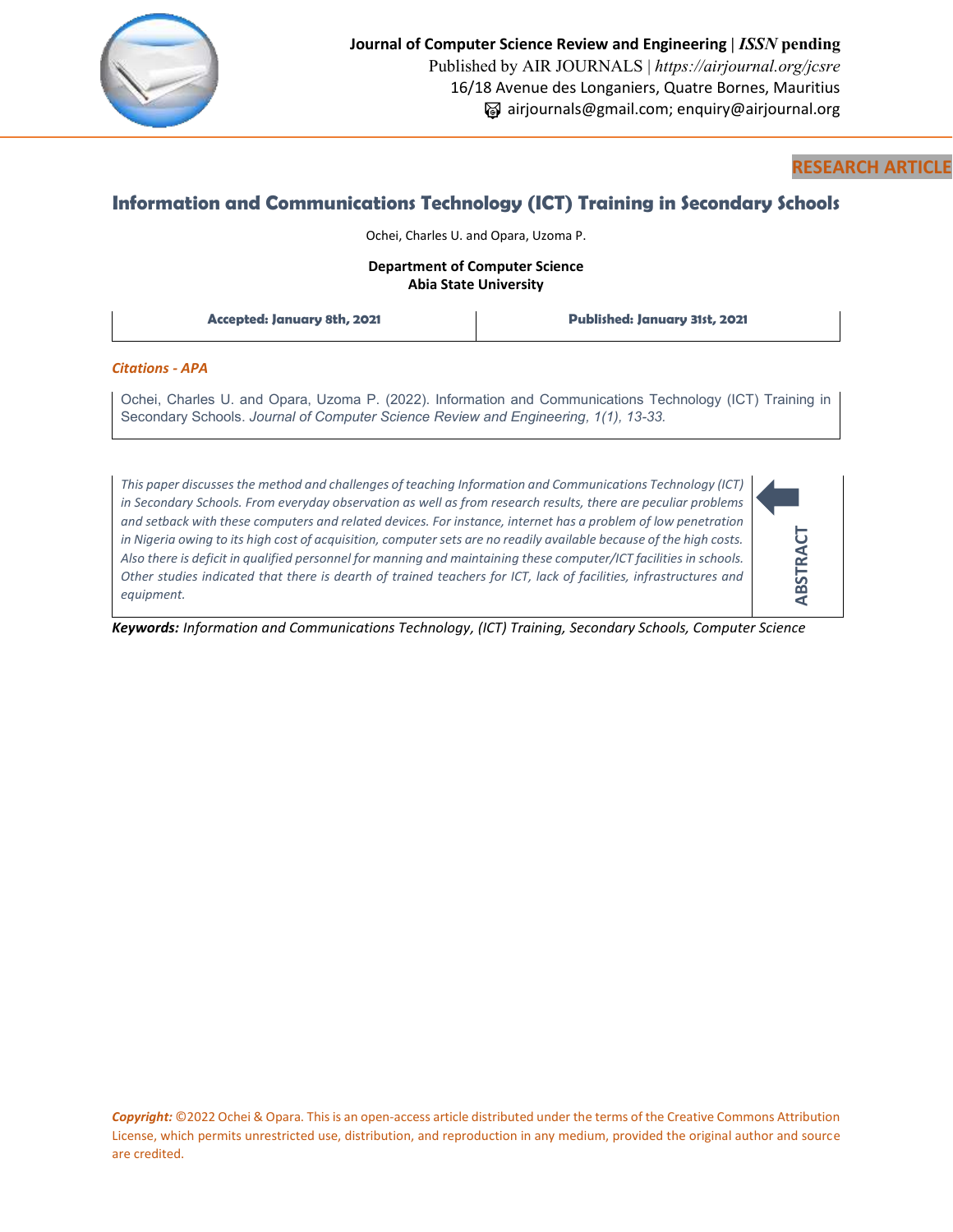#### **1. Introduction**

Education has been identified as a vital tool for any form of development either economical, social or political, adaptation and survival which emanate from teaching and learning that gears towards the actualization of curriculum goals (Okekeokosisi, Anaekwe & Okigbo, 2016). It is a factor that determines the state of prosperity substance of welfare and security of people. The yearnings, needs, aspirations as well as the cultural heritage and environment of any society determine to a large extent the kind of knowledge and skills to be acquired (Adeobosin, 2004). This leads to the introduction of National Policy on Education (NPE).

The National Policy on Education (NPE) depicts that there is need for functional and effective ICT Education application for promotion of a progressive, and united Nigeria. The school program therefore needs to be relevant, practical and comprehensive (NPE, 2013). An effective application of computer and ICT (Information and Communications Technology) generally for classroom curriculum delivery in Nigeria can be achieved when the educational system is tailored towards the actualization of goals of selfrealization, better human relationship, individual and natural efficiency, effective citizenship, national consciousness, national unity, as well as towards social, cultural, economic political, scientific and technological progress (NPE, 2008). ICT promotes acquisition of knowledge and career development for self reliance when used effectively, it equally uplifts educational qualities for real life situation (Ezegbe, Idu and Mezieobi, 2013). This is even more succinct when teaching subjects like basic technology to secondary school students.

Basic Technology as a subject in junior secondary school, encompasses a wide range of practical life that is done at the junior secondary school (upper basic school) level. Introductory Technology now termed Basic Technology is one of the pre -vocational subjects providing students with a process of orientation in production and consumption through experiences in planning, producing, testing, servicing and evaluating types of consumer and industrial goods (Uwameiye & Onyewadume, 2009).

Basic Technology is an integrated subject comprising of Woodwork, metalwork, building technology, automobile mechanics, electrical, electronics and technical drawing at their basic level (Opoola and Adeniyi, 2013). It is obvious from the above that the basic technology as a subject encompasses the use of computer. In other words, to be able to sufficiently teach the subject, computer must be integrated as a requirement for the practical course content.

Today, the use of computer gadgets to teach contents in Basic Technology has even proved to be a better teaching aid (Dike, 2014). This claim is supported by UNESCO's Information and Communication Technology Competency Framework for Teachers (ICT CFT) (2011) which highlighted gains in using ICT to teach students. Some of the gains include; the fact that use of computer or ICT gadgets to teach students makes the content taught more interesting to the students and sustains their attention as new technological device is used to learn and this makes contents taught to appear interesting and fun.

Evaluating the integration of identified computer gadgets to the teaching and learning of basic technology in Nigerian secondary schools is the major focus of the present study, as effective use of these gadgets is believed to translate into better performances in the subject and generally add to achieving the goals of the Nigerian Education Policy.

### **Statement of the Problem**

Evidences abound that computer can be used to effectively facilitate learning. Report on effective use of computers or ICT facilities in teaching Basic Technology in secondary schools in Enugu State however remains unknown but it is obvious that it is grossly low.

The call for application of computers in secondary education is to infuse and inject efficiency and effectiveness in curriculum implementation. However, in developing countries like Nigeria, e-learning is challenged with the problem of material devices such as computer, computer laboratories, internet and e-mail facilities, videophone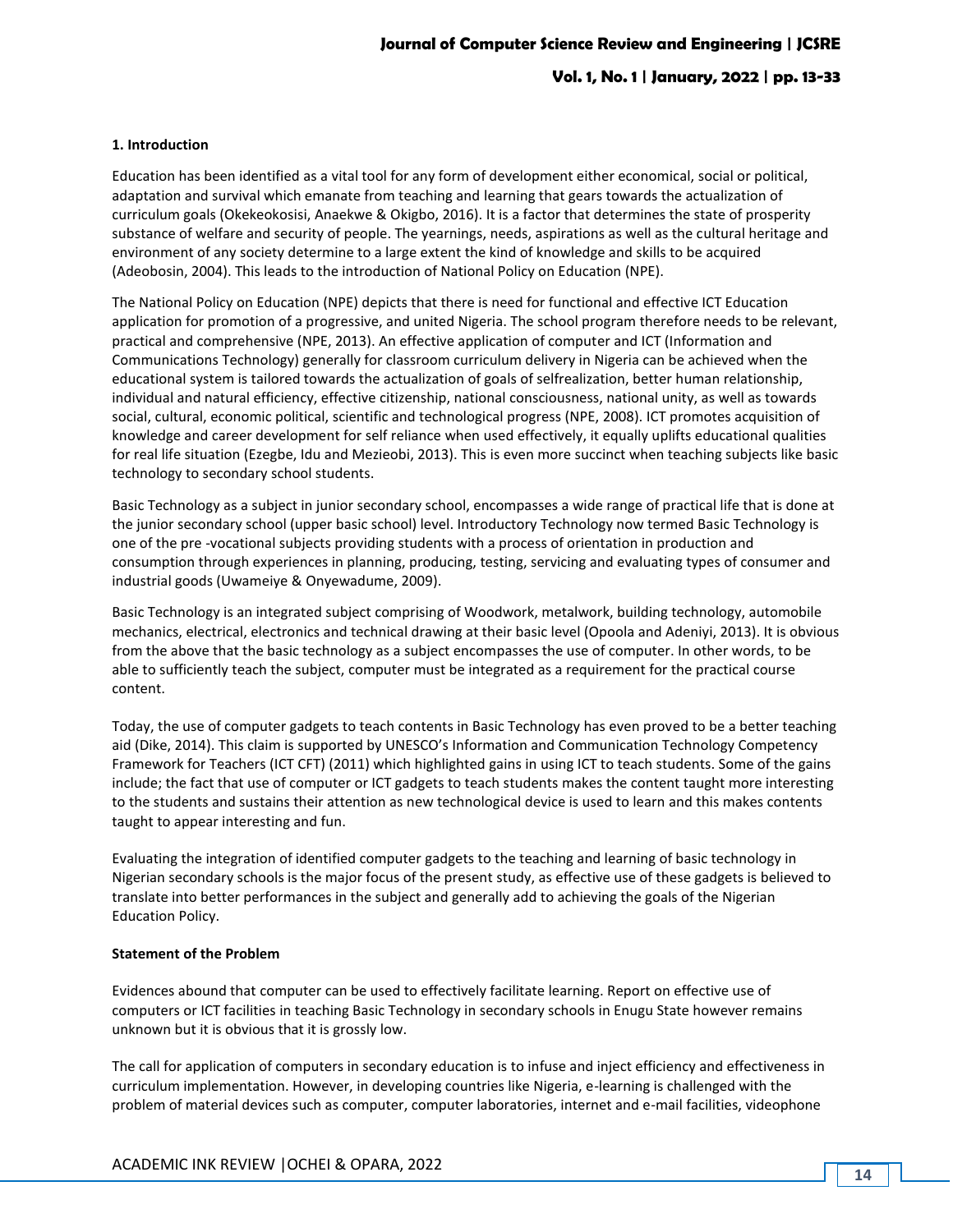# **Vol. 1, No. 1 | January, 2022 | pp. 13-33**

systems and teleconferencing devices, fax and wireless applications, digital library, digital classrooms, multimedia systems and the problem of multimedia courseware development among others (Global Information Technology Report, 2005) . Furthermore, the level of availability of these computer devices is one of the greatest challenges to their application in the education system in Nigeria.

From everyday observation as well as from research results, there are peculiar problems and setback with these computers and related devices. For instance, internet has a problem of low penetration in Nigeria owing to its high cost of acquisition, computer sets are no readily available because of the high costs. Also, there is deficit in qualified personnel for manning and maintaining these computer/ICT facilities in schools. Other studies indicated that there is dearth of trained teachers for ICT, lack of facilities, infrastructures and equipment (Ikemenjima, 2005; and Jegede & Owolabi, 2008).

It is against this background that the present study is carried out to evaluate the use of computers in teaching and learning of Basic Technology in secondary schools in Enugu East Local Government Area of Enugu State.

### **Purpose of the Study**

The purpose of this study is to evaluate the use of computer in teaching and learning of Basic Technology in secondary school, a case study of Enugu East Local Government Area of Enugu State. The specific objectives are:

- (1) To determine the availability of computers/ICT devices for teaching and learning Basic Technology in Junior Secondary Schools in Enugu East Local Government Area;
- (2) To ascertain the extent to which trained/qualified personnel are integrated into the teaching and learning of Basic Technology in Junior Secondary Schools in Enugu East Local Government Area;
- (3) To examine the extent of application of available computers and computer related facilities in teaching and learning Basic Technology in Junior Secondary Schools in Enugu East LGA;
- (4) To determine strategies for improving computer application in the teaching and learning of Basic Technology in Junior Secondary Schools in Enugu East LGA.

### **Research Questions**

The following questions guided the study:

- (1) What are the available computers/ICT devices for teaching and learning Basic Technology in Junior Secondary Schools in Enugu East Local Government Area?
- (2) To what extent are trained/qualified personnel integrated into the teaching and learning of Basic Technology in Junior Secondary Schools in Enugu East Local Government Area?
- (3) To what extent are the available computers and computer related facilities applied in teaching and learning Basic Technology in Junior Secondary Schools in Enugu East LGA?
- (4) What are the strategies for improving computer application in the teaching and learning of Basic Technology in Junior Secondary Schools in Enugu East LGA?

#### **2. Review of Related Literature**

#### **Conceptual Framework**

#### **Computer or Information and Communication Technology (ICT)**

The concept of information and communication technology is used to describe an array of technological gadgets ranging from computer to modern media gadgets which are primarily used to share and communicate information. Information and communication technology' (ICT) is the catch – phrase used to describe a range of technologies for gathering storing retrieving processing analyzing and transmitting instruction (Uroko, 2016). The term Information according to Obiakor M. I. (2018) can be viewed as crude data that are processed into meaningful form: she further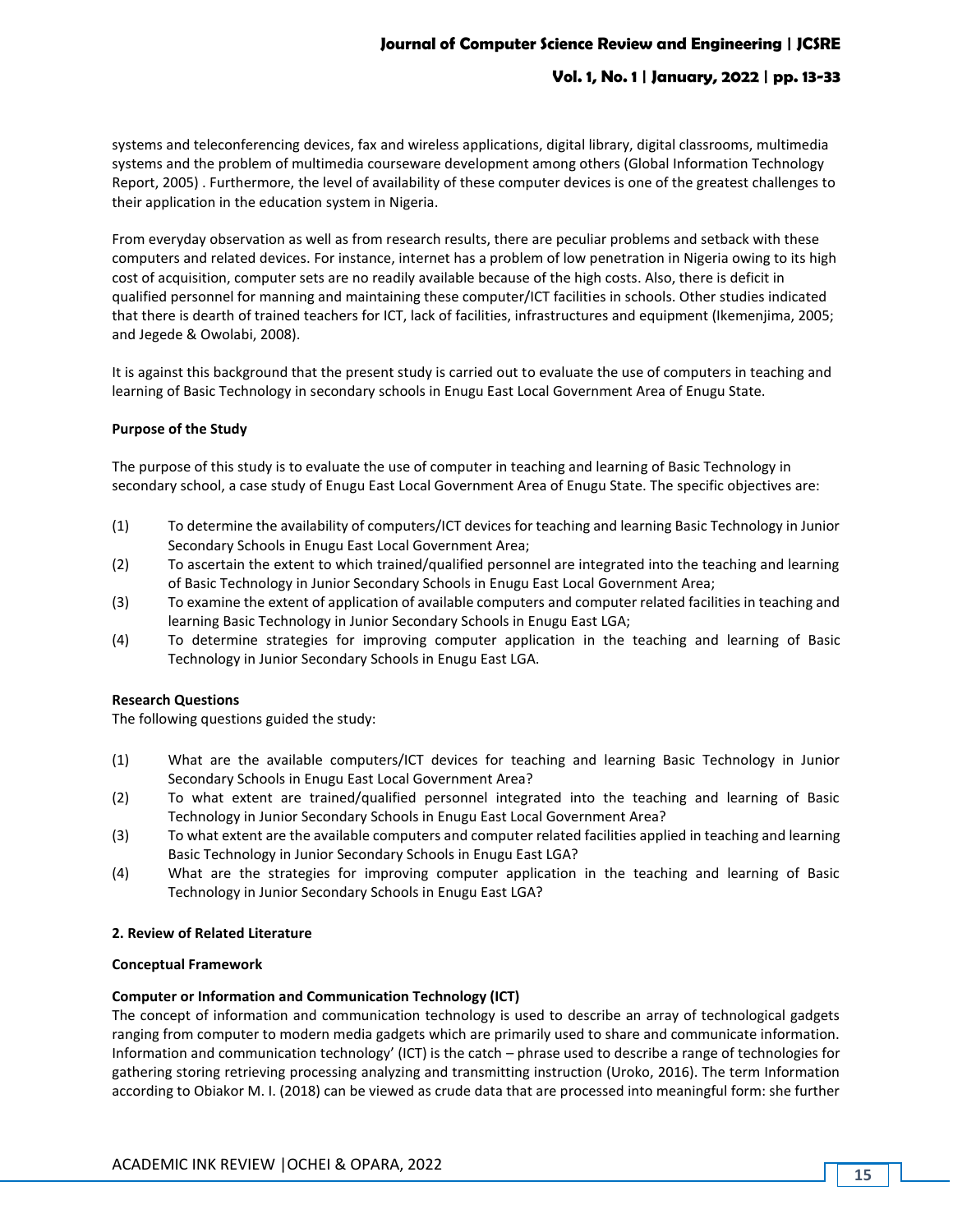### **Vol. 1, No. 1 | January, 2022 | pp. 13-33**

stressed that it is a vital result from data. Thomas & Ballard (2005) cited in Uroko (2016) stated that information is never valuable unless it is communicated in the right way to the user.

Communication on the other hand is a process of information dissemination. This information may be fact told, heard or discussed. Communication covers a wider spectrum than information. Communication according to Laudon (2017) is the process of transmitting information and understanding from one individual to another. In the view of Hadiza (2009) as cited by Uroko (2016), it is an interpretive medium of self – expression. The material are just like tools with which the communicator expression his or her creative ideas. Also communication is a transaction: symbolic process which gives people the opportunity to relate and manage the environment by establishing human contact, exchanging information, reinforcing the attitude and behaviors of others (Ike, 2009). On the same line communication is a process of information exchange between two or more individuals or organization. Thus communication is a two – way process which involves imparting information to people (Danape, 2010). Technology is the systematic application of scientific or other organized knowledge to practical tasks in schools and industries (Okeke, 2016). It is a complete integrated process for analyzing problems controlling and evaluating those problems. Teaching using technology is seen as a complex integrated organization of men and machines ideas procedure and management. It also includes process system management and control mechanism involving human and non – human (Imogie, 2008). Communication technologies include all media employed in transmitting audio, video, data and multimedia messages through hosts such as cable satellite wireless radio, infra-red, Bluetooth and Wi-Fi. Network technologies include personal Area Network (PAN), Campus Area Network (CAN), internets extranets Location Area Networks (LANs), Wireless Area Networks (WANs) and the internet (Danape, 2000). Computer technologies include all removable media such as optical disk (a rigid computer storage disk with data stored as tiny pits in the plastic coating, readable by laser beam), disk flash memories, video books, multimedia projectors, interactive electronic board and continuously emerging state of-the-art personal computer Mobile technologies comprising mobile phones, personal digital assistance (PDAs) and palmtops. These technologies have made global information easily accessible.

Vincent & Vincent (2005) cited in Uroko (2006), defined information technology as new way of storing, processing and transmitting information which was brought about by rapid development in electronic computing. Information and communication technology (ICT) also is seen as the study of concepts skills processes and applications of designs for representing hypothetical or human relationships created, collected, stored, retrieved, manipulated, protected and presented electronically. It refers to a whole range of technologies involved in information processing and electronic communications.

French (2006) defines ICT as "a broad based technology including methods management and application that supports the creation, storage, manipulation and communication of information. Information and communication technology can also be seen as a modern way of making information easily accessible to most people. According to Nworgu (2006), ICT originated as information technology but it later became obvious that the communication component ought to be highlighted because of its significance. It was then that the concept transformed to information and communication technology (ICT).

Four major approaches according to the UNESCO-ICT framework; have been identified for effectively employing ICT in education. They are the Emerging, Applying, Infusing and Transforming approaches that constitute ICT optimization stages in education. These approaches are simultaneous and depend on each other for maximum benefit from ICT application to teaching. Information and communication technology (ICT) for this study is an electronic based technology generally used to collect, store, process and package information as well as providing access to knowledge. More also, it includes various technologies and their application such as the use of computer micro – electronic devices and satellite and communication technology. It is the processing, maintenance and the use of all forms of computer communication network and mobile technologies to mediate information.

#### **Basic Technology as a Subject**

Basic Technology, formerly known as Introductory Technology was structured to assist learners to develop interest in technology. The aim is that by the end of the junior secondary school, presently known as basic 9, technological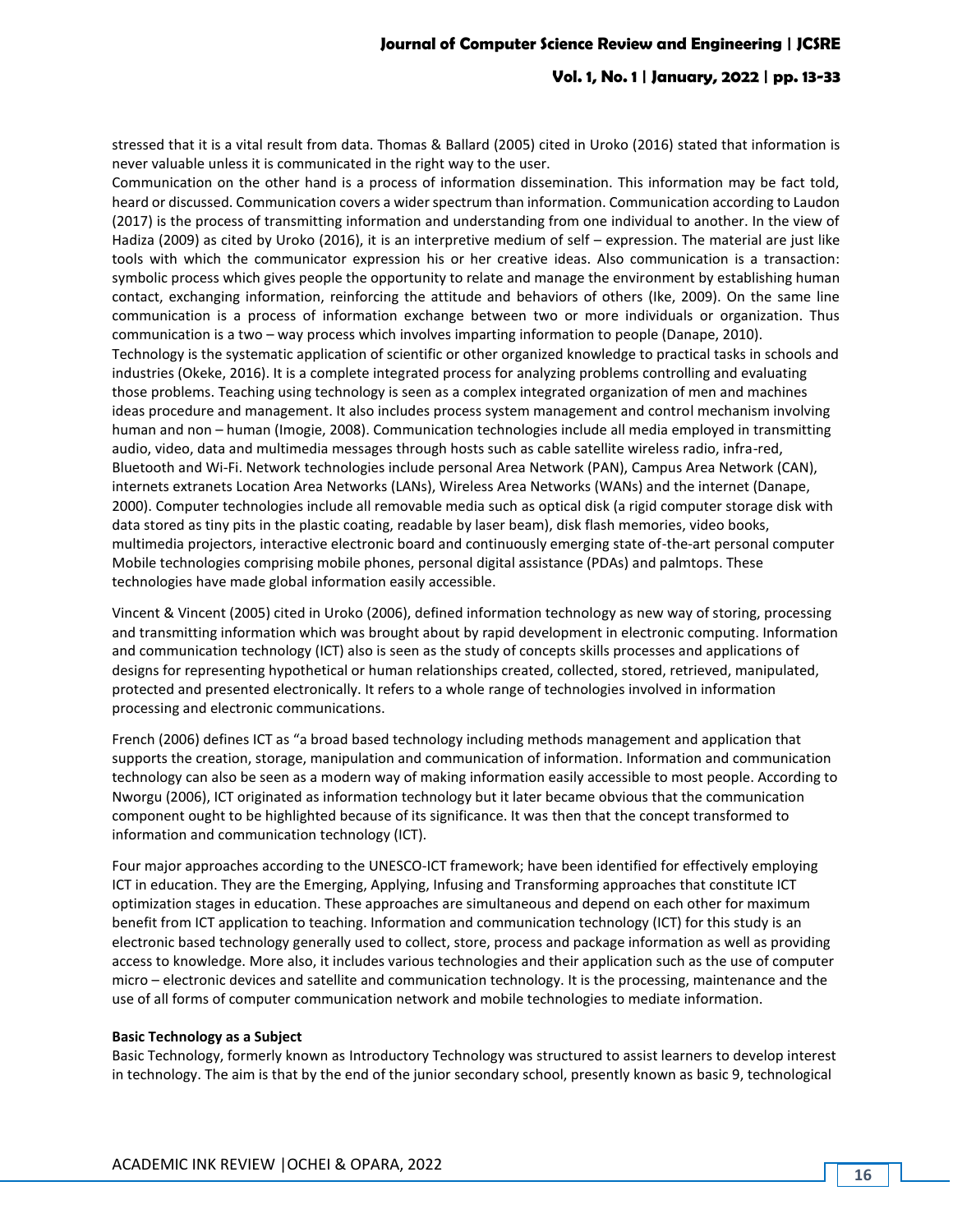appreciation would have been activated and sustained, and foundation laid for students' entrance into a vocation of their choice (Uwaifo and Edigin, 2011).

For Daluba and Ekeyi (2013), introductory technology is one of the pre-vocational subjects offered at the junior secondary schools in Nigeria. It is a preparatory core subject of vocational and technical education. It comprises of areas such as carpentary, joinery, masonry, machine fitting, metal fabrication, motor mechanics, automobile and general works etc.

Similarly, Ogbuagu, Eyibe and Okoli (2014) explained that Basic Technology is a subject that introduces students at the junior secondary level of education in Nigeria, to the fundamental tips in technology. The title Introductory technology as a subject, came with the introduction of the now defunct 6.3.3.4 system of education, (this means six years of primaryeducation, three years of junior secondary education, another three years of senior secondary education and of course, four years of tertiary education.) However, with the current 9.3.4 system of education, (this means nine years of basic education, three years of senior secondary and four years of the tertiary education), the title changed to Basic Technology. Noteworthy in the curriculum for the new system, is the subsuming or a technical of primary science and integrated science to form a formidable unity known as Basic science and Technology. This synthesis helps to prepare a child adequately to undergo studies in the mainline science. The National Policy on Education (NPE: 2004) defines Basic Technology as the aspect of education which leads to acquisition of practical and applied skills as well as basic scientific knowledge. It is also a subject that deals with the fundamentals of engineering and technology. In order to reduce ignorance in relation to technology and help lay a solid foundation for true national development, Basic Technology has been accorded a place in theschool curriculum as a core subject like English and Mathematics.

According to the Federal Ministry of Education, Science and Technology (FMST) (1985) as adopted in the National Education Policy (NPE, 2004), the objectives of introductory technology as one of the pre-vocational subjects are;

i. to provide pre-vocational orientation for further training in technology;

ii. to provide basic technological literacy for everyday living ,

iii. to stimulate creativity.

The above is in consonance with the statement in the National Curriculum for Junior Secondary Schools (1998), which states amongst others, that in order to reduce ignorance about technology, help lay a solid foundation for national development and for increase in skill acquisition, the subject of Basic technology is to be offered in junior secondary schools.

The management of Basic technology workshop should be such that at the end of the programme, the products would appreciate technology and practice it. The implication of management of Basic technology workshop is that more than anything and anywhere else, the management of Basic technology programme should be directed toward achieving alteration of human conception of literal education towards technology, which is the new world orientation. This can take place in no other place than in the effectively managed and organised workshops (Uwaifo and Edigin, 2011).

#### **Computer Facilities for Effective Teaching and Learning Basic Technology**

The ICT facilities which can be used in the teaching and learning of Basic Technology are of two components:

- 1. Hardware components
- 2. Software components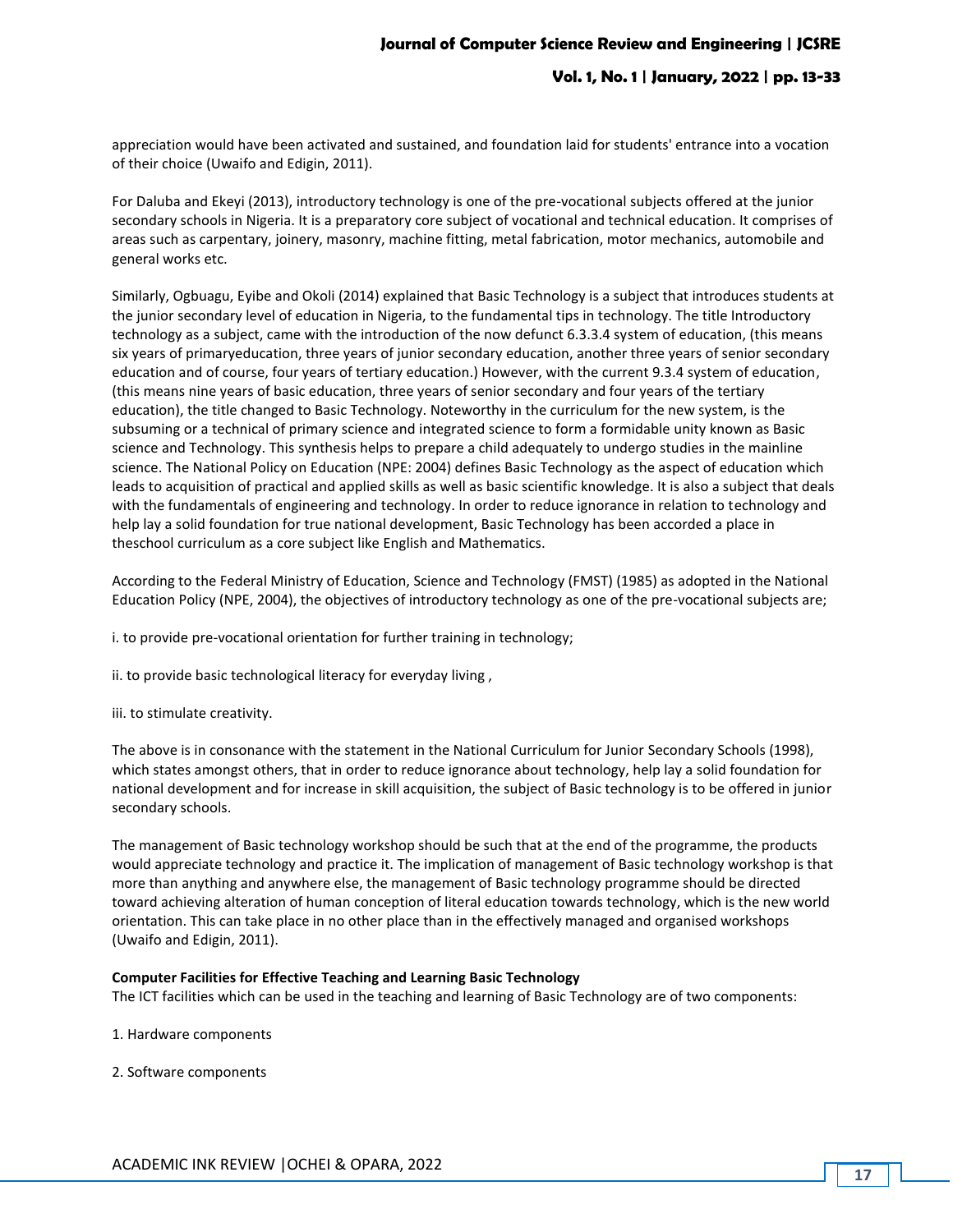The hardware components comprise of all the necessary physical (tangible) materials or equipments used as an information and communication technology component like monitor, projector, microphone, central processing unit or a computer (CPU), keyboard, mouse, camera machine etc. According to Eya (2009), the hardware components of ICT which could be used to facilitate learning can be broadly divided into three categories;

- 1. The projected media materials (equipment)
- 2. The non projected media materials
- 3. Audio materials (equipment).

According to him, the projected media are those equipments through which images of all sorts are displayed by the means of light and electrical waves made visible on screens or monitors. Examples include personal computer system, lap tops, televisions, projectors, phones etc. These media materials can be used during teaching learning situation to project and display both life and animated images of various concepts and topics in Basic Technology showing step by step written analogies of teachings and research discoveries in Basic Technology available to the teacher.

The non–projected media are those equipment that can be used to produce illustrative or graphic materials like flat pictures, charts, maps, graphs, Journals, Cameras, digital and analogue scanning machines, printing machines and so on. Pictures of various stages of economic development and industrialization can be used by the teacher during the teaching and learning processes by the use of these non–projected media of ICT. The audio equipment are those ICT equipments that are used in transmitting and recording of audio (sound) contents e.g. Radios speakers, amplified public address systems, CDs, diskettes, micro phone recorder etc. They are used extensively especially in teaching large classes.

The software dimension on the other hand. Refers to the virtual or in most case the immaterial part of the ICT component which works in an integrative way with the hardware to collect, Analyze, Process and transmit the output for users' consumption. It comprises of the electronically or otherwise integrated artificial intelligence into the hardware which controls their activities in producing the desired media effect from them. They can be in form of programmes installed into computer system. Film strips in projector, Films in cameras; without them, the hardware will be useless in teaching and communicating Basic Technology instructional materials to the teacher and the learner. They also include the power point spreadsheets, database, coral draw, etc. These software packages are of great relevance to teaching; for instance, the introduction of Statistical Packages for Social Sciences (SPSS) have made the hitherto cumbersome task of estimating the reliability coefficient of research instruments, and running factor analysis for instruments containing items measuring constructs. These software and many others are used both at the local and international level to input, analyze and process Basic Technology theories and principles for the purpose of interactive teaching of the subject in a quite engaging atmosphere.

Other ways through which ICT can be used to improve teaching and learning of Basic Technology in our secondary schools include the use of print and the non-print media and through the electronic and non-electronic media in processing, analyzing, storing, retrieval and transferring of Basic Technology information and studies from the teacher to the learner. DVDs, diskettes, scanning machines, printers, phone and satellites etc can also be used as instructional materials in aiding the teacher electronically demonstrate content he or she is teaching.

Through the use of ICT facilities as instructional materials for teaching Basic Technology, learners are developed beyond the boundaries of the four – walls of the classroom to be global challengers and competitors. According to Ofoefuna, (2001), information can now be generated stored retrieved and transmitted at lightning speed in the privacy of people's bedrooms; people can now see and hear any part of the world. The introduction of satellite and computer technology into educational has placed knowledge at every ones doorstep. Distance learning and teaching have therefore developed more than ever before. The psychological and philosophical base of learning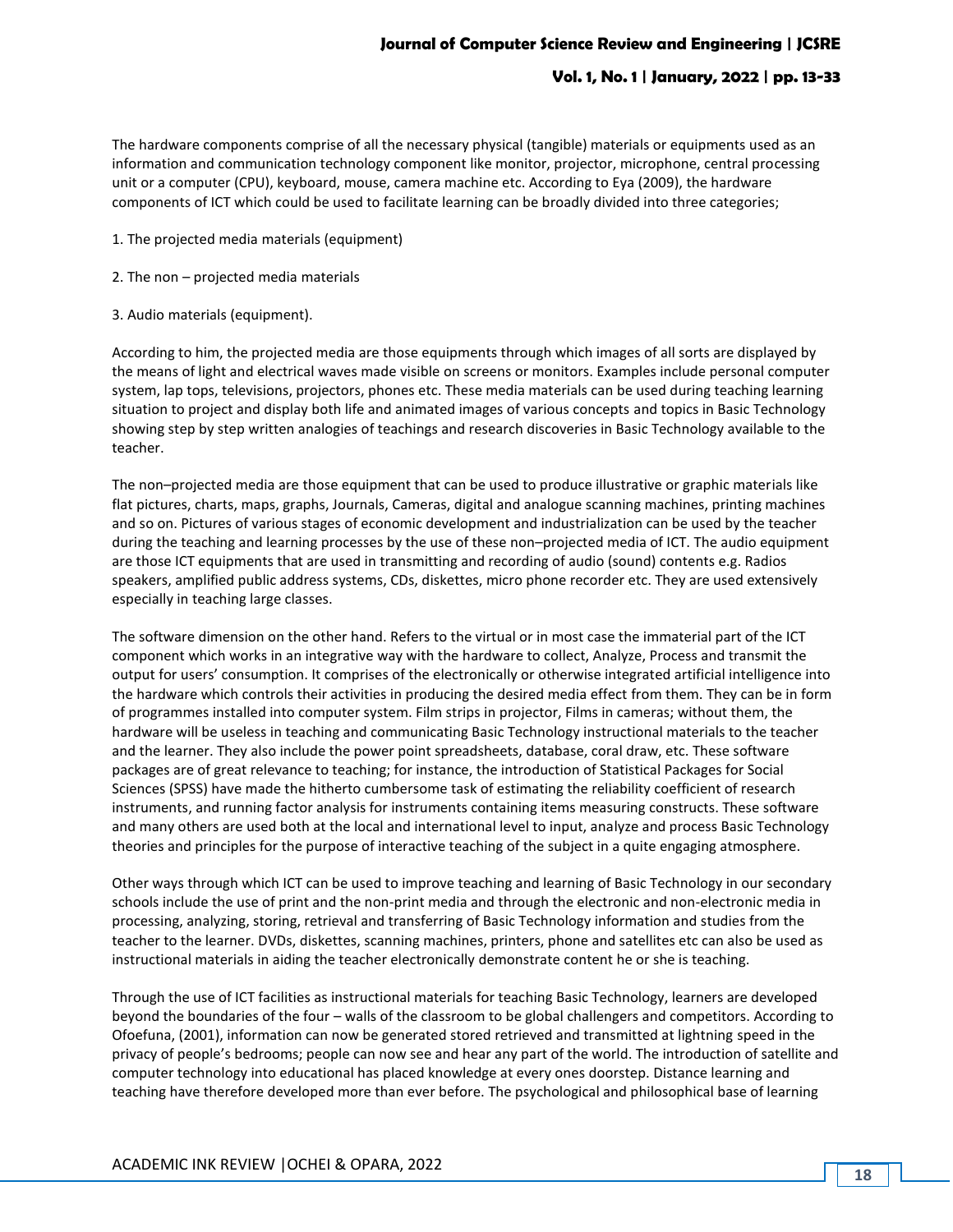and teaching have been explored expanded and emphasized so also are the media sharp instruments have been used to evaluate the objectified instruction.

Furthermore the knowledge and the skill of the teacher as the main implementer of the Basic Technology curriculum can be improved upon by this major role of information and communication technology in the teaching methodology of the subject using ICT facilities. The illiterate of the century will no longer be those who cannot read and write but those that do not adapt themselves to the current trend of the ICT in their applications in so many areas of life argued Alvin (2002). The other non-ICT methodologies of teaching Basic Technology are fast fading out both in relevance and effectiveness which points out the indispensability of ICT facilities and strategies in teaching Basic Technology in consonance with the digital information age which is the main feature of the 21st century.

#### **Relevance of Computer in the Teaching of Basic Technology**

The roles of information and communication technology in the teaching of Basic Technology can be divided into electronic and non-electronic dimension. The electronic means involves equipment that make use of the passage and conduction of electric current to operate while the non-electronic ICT does not require the passage of electric current to operate like the cameras and some print media facilities like type-writer and even handsets. ICT is an instructional material in education and has number of roles it plays in the teaching of Basic Technology. The roles played by information and communication technology can be organized into three major categories:

1. The role of ICT in storing and retrieving information. This role entails the use of ICT in storing information taught in the classroom over a long period of time, to be retrieved when needed. ICT materials which may be used to perform this role of ICT in teaching of Basic Technology include; the tape recorder, video tapes, CDs and DVDs, diskettes, flash drives, film strips and papers (print media).

2. The role of ICT in manipulating and analyzing data in the course of teaching and learning of Basic Technology. This role of ICT entails the use of ICT facilities like the monitors, projectors, and some software packages like Microsoft excel in displaying, enlarging, projecting, processing and organizing data and information while teaching is going on. According to Ofoefuna & Eya, (2009), this property enables us to have vicarious experiences. Media can give us near concrete experiences in some situation where we could have been left with only abstract experiences.

3. The third role played by ICT in teaching and learning of Basic Technology is the distributive role in which ICT facilities can help the teacher to reach out to many learners in different locations at same time. ICT equipment which can be used to perform this task are facilities like the Cable television networks, radio, news papers, magazines and the internet etc. These ICT facilities can be used to form teaching pedagogies and the teacher needs to be competent in using them effectively in teaching.

According to Nwosu (2003) the utilization of ICTs in education could lead to cost-effectiveness in learning, bridging the gap between teachers-students' ratio, and improve the overall quality of learning. However other benefits of I CTs in education, according to Bam and Orwig (1995), as follows:

- 1. **Multiple Sensory Deliveries:** ICTs in teaching home Basic Technology will provide multiple sensory channels, thereby allowing students with various learning preferences to assimilate and apply the knowledge.
- **2. Motivation**: Motivating students is a constant challenge to home Basic Technology lessons. Multimedia instructions could inspire students and ho me Basic Technology teachers by making learning exciting, relevant and rewarding.
- 3. **Increased Self expression and Active learning:** ICTs provide stimulating environments that encourage students' involvement in the learning process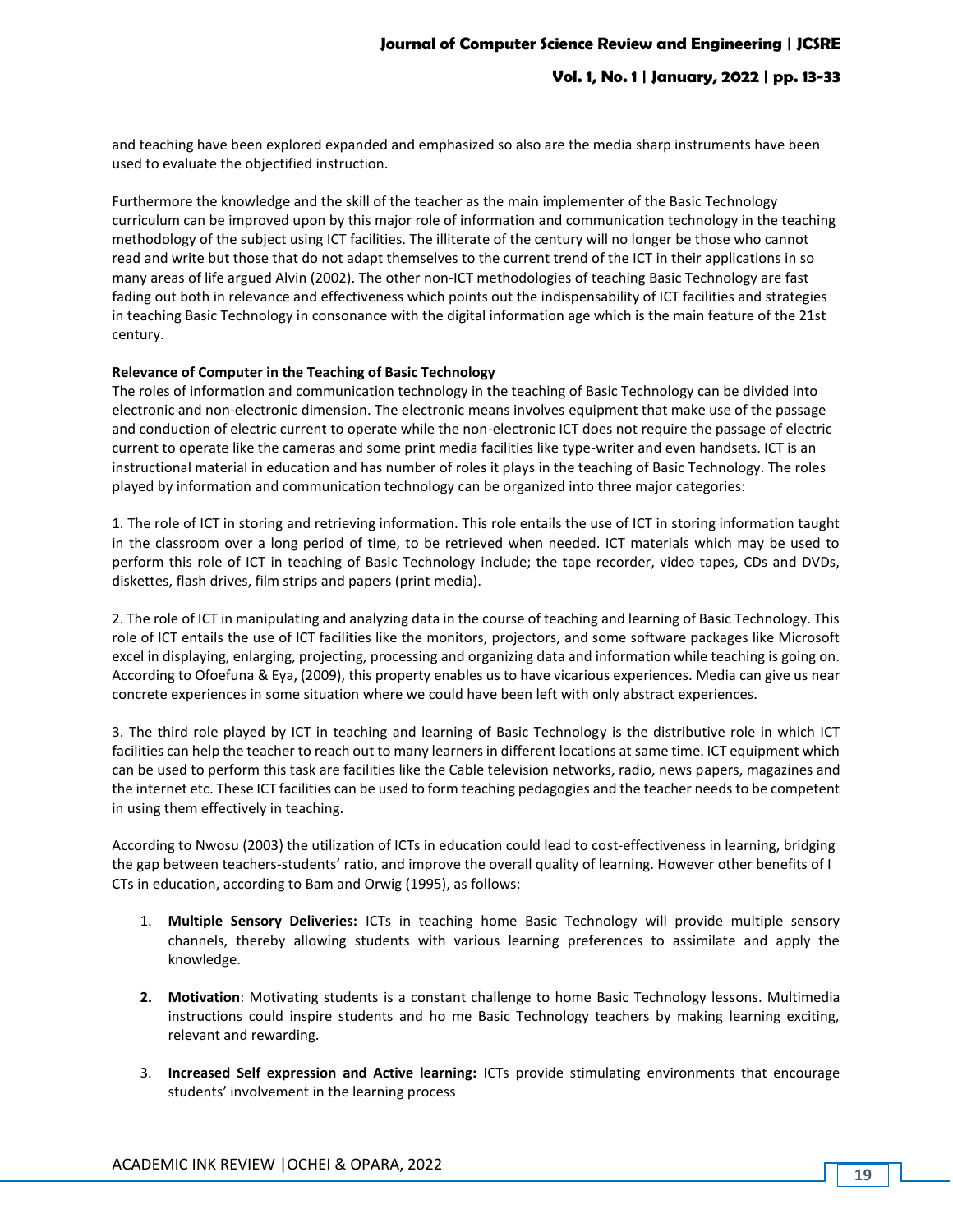- **4. Promoting Critical Thinking**: Both the structure and the use of technology could promote higher level of thinking.
- **5. Enhanced Communication Skill:** The communication skills of students are enhanced when appropriate technologies are utilized in home Basic Technology lessons.
- **6. Multicultural Education:** Telecommunications, internet, teleconferencing and telecommuting make it possible to expand classroom "walls " and to link students and international interactive exchanges.
- **7. Individualization**: ICTs offer students broad and self paced learning by allowing them to progress at their own rate in a non threatening environment. This is vital especially in home Basic Technology programmes w here individualized assignment is highly encouraged.

#### **Computer Skills Requirements of Basic Technology Students**

Several authors have come out with different ICT skills required to fit into the technologically driven society. McDonald (2004) highlighted the following ICT skills in using computer-based technologies to manipulate, create, store and retrieve information to express ideas and communicate with others as: ability to type sentences, change text alignments, change margins and line spacing; understand cut, copy and paste. Others are, the understanding of the database, spreadsheet etc., he further states the basic computer skills required to include: knowing various computer operations such as turning computer on, opening a folder, copying a file from one drive to another, scanning. He also mentioned the use of software such as creating a new word processor document, modifying an existing word processor document, printing out documents among others. Therefore, the following ICT skills are very essential for a business studies teacher for effective instruction: computer appreciation skill, word processing skills, internet skills and data processing skills.

- **(1) Computer Appreciation Skills:** A computer basic skill involves the use of computers efficiently. Skills on the other hand can simply be put as the ability to do things well. Computer appreciation skill can be regarded as the potentials one acquires that makes him or her capable of operating and using the computer efficiently. Performing basic operations like starting a computer, using the mouse, managing various windows, etc, may seem like a puzzle to one who has never seen a computer. Allison (2015) stated that skills such as turning computer on and off, copying, deleting and renaming files are required in performing basic operations. The author further stressed that a computer literate must be familiar with computer terms; know how computers work; be able to enter and retrieve data; know the uses of computers; able to programme a computer; know the future general direction of computers; artificial intelligence, and robotics and understand the abuse and misuse of the computer so that students will realize that such problems exists. Acquisition of these skills will enable the business studies teacher impart instructions on computer appreciation effectively.
- **(2) Word Processing Skills**: Word processing is the application of computer for manipulating text-based documents; the electronic equivalent of paper, pen, typewriter, eraser, and most likely, dictionary and thesaurus (Encarta, 2009). Hu Chun (2005) pointed out that word processing is the application of computer technology to the input, editing, merging, sorting, formatting and printing of text. The word processor is a special-purpose computer expressly designed for and solely devoted to the preparation, storage and printing of documents. The system includes a display unit, keyboard, floppy disk drives and a letter-quality print head. Harison (2005) stated that word processing have been developed from typewriting, using computer technology to automate many of the procedures in the production of documents. The computer can be used to perform multiple word processing activities such as editing text, inserting new text, deleting text, and performing search and replace functions within the text. Other area where the computer is most useful in daily activities in offices is in the use of the internet and data processing
- **(3) The Internet Skills:** The internet is a computer-based global information system (Comer, 2008). It is composed of many interconnected computer networks. Each network may link tens, hundreds, or even thousands of computers, enabling them to share information and processing power. The Internet has made it possible for people all over the world to communicate with one another effectively, inexpensively and to have free access to useful data for further processing. Okwuanaso and Obayi (2003) described internet as the interconnection of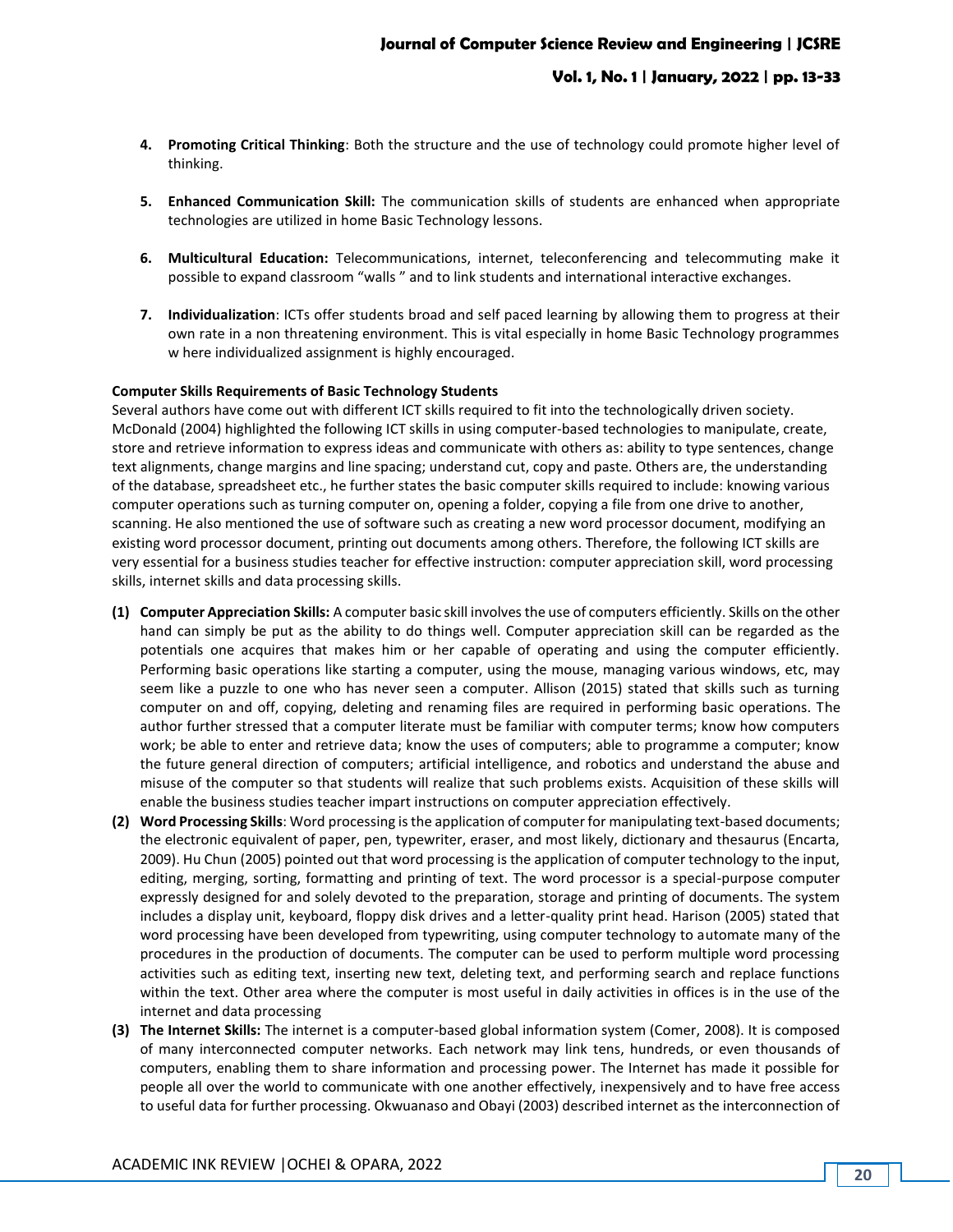# **Vol. 1, No. 1 | January, 2022 | pp. 13-33**

large and small network around the globe. The internet is an international network through which users all over the world can communicate or exchange information. The skills required for effective operation of e-mail services as stated by Ibegwam (2002) includes: understanding of the general structure of an e-mail address; ability to interpret features of an in box example, owner, to, CC, subject; interpret features of a retrieved message from date sent, reply, forward; other skills as maintained by him are the ability to retrieve and reply to an email, forward an e-mail and to send an attachment with the e-mail. The e-mail is another important basic skill a Business studies teacher need to know.

**(4) Data Processing Skills:** Wu (2009) defined data as raw facts or observations typically about physical phenomena or business transactions that are processed into finished information products. The author further describes data processing as a process where raw data is subjected to a value- added process where its form is aggregated and organized; its content is analyzed and evaluated; and it is placed in a proper context for a human user. Data processing deals with the analysis and organization of data by the repeated use of one or more computer programmes (Kogge, 2009). Data processing is used extensively in business, engineering, science and to an increasing extent in nearly all areas in which computers are used such as education, to process data educationally by the teachers and other education administrators. The aforementioned importance makes it necessary for the students of secondary schools to possess the required skills in these areas. This will make them to be more efficient in their exhibition of ICT skills.

### **Factors Militating Against Effective Use of Computer in Teaching or Learning of Basic Technology**

Although Hennessy and Bridley (2004) established that Schools worldwide are preoccupied with technology integration over the years, yet most schools in Nigeria have not been able to utilize ICTs due to the following problems:

- 1. **Teachers lack ICT skills:** Some Basic Technology teachers lack proficiency in the use of ICTs, they prefer to use obsolete materials they were taught with and are reluctant to take off sometimes to acquire ICTs skills.
- 2. **Erratic and unstable power supply:** The epileptic nature of power supply in Nigeria has made it difficult to initialize computers. For instance, schools that purchase some computers are unable to operate high cost of alternative power generators. That hinders schools from utilizing such computers to the benefit of students.
- 3. **Limited access to Internet facilities:** This makes inter and intra networking exchange impossible in schools. According to Mundy and Sultan, (1999) only one of every 9,000 Africans outside South Africa have access to internet compared to 138 of the rest of the world.
- 4. **Lack of Adequate funds:** Subventions sent to schools are grossly inadequate to purchase ICTs equipment. Even the equipping of HEC laboratories has remained a major problems let alone purchasing ICTs materials for schools.
- 5. **Inadequate Trained Support Staff:** Lack of adequately trained educational technologists in schools has also hindered the deployment of ICT in ho me Basic Technology laboratories; such staff could complement the effort of Basic Technology teachers with the use of ICTs.
- 6. **Poor Funding:** Inadequate financing, no doubt, in Nigeria educational system is a problem that has lingered for ages. The United Nations Educational, Scientific and Cultural Organization (UNESCO) have set a bench for funding of education across the world. It stated that a basic standard of education to be met, governments across the world must allocate at least 26% of their national budgets to education. But this is not the case in Nigeria. of the over N6 Trillion million estimate for 2016, only N369.6b representing about 8% is allocated for education (FGN, 2016). This is grossly inadequate for overall growth of the traditional education sector, much less the integration of information and communication technology it.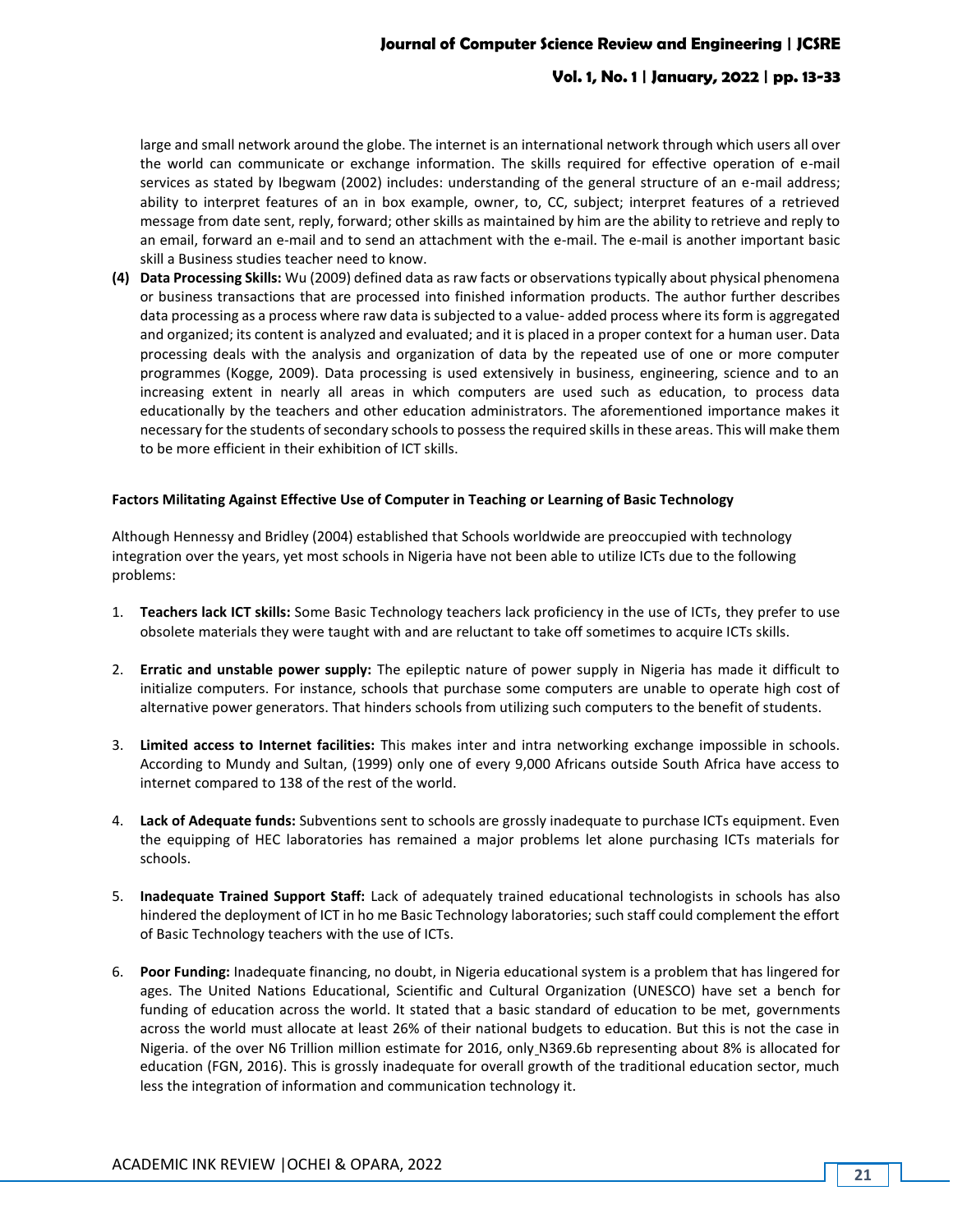# **Vol. 1, No. 1 | January, 2022 | pp. 13-33**

7. **Corruption:** Corruption is so endemic in Nigeria that the world rating of most corrupt nations have placed us, often times, between the  $1<sup>st</sup>$  and  $3<sup>rd</sup>$  most corrupt nation in the world. Every sector of the Nigerian society, education inclusive, has been soaked in the waters of corruption. No doubt, monies allocated to provide ICT equipment and personnel in the education sector – though inadequate – are grossly mismanaged and allegedly embezzled. In many public schools, ICT labs and centres are poorly equipped. Cases abound where newly installed equipments are transferred (allegedly sold) to private individuals. In other cases, government allocations are made on paper to supply ICT equipments to schools and such equipments are never supplied. The students of Basic Technology and other subjects, who need such equipments turn out to be the losers/sufferers of such corrupt practices.

#### **Theoretical Framework**

Theories reviewed which have practical implication to the study were the behaviorists' theory and the constructivists' theory.

#### **The Behaviourists Theory**

This theory have numerous proponents and prominent amongst them is [Edward Thorndike](https://en.wikipedia.org/wiki/Edward_Thorndike), who pioneered the [law of effect](https://en.wikipedia.org/wiki/Law_of_effect), a process that involved strengthening behavior through the use of [reinforcement](https://en.wikipedia.org/wiki/Reinforcement), in 1898. The behaviorists believed that human behaviors can be learnt and quantitatively assessed. Amongst the proponents of this theory is the American psychologist B.F. skinner of whose work has directs influence to the present study. Skinner believes that people can learn more effectively if their environment is carefully controlled. He developed the principles of operant (behavior) conditioning which basically stated that; If the occurrence of an operant (stimulus) is followed by the presentation of a reinforcing stimulus, the strength is increased (Skinner, 1983).

This provides the simple way of reinforcing the correct behavior through reward and no action being taken for a wrong behavior. Therefore, the study, which encourages use of computer to teach Basic Technology, is upholding the theory. In the words of Skinner, (1983), positive reinforcements had encouraged the use of computers as teaching machines. Today for many educational programs, especially those that have to do with practice skills, to be learnt effectively there have to be set of positive stimuli which are more often than not multimedia in nature followed by the measurement of a response. However, these programs often move away from being purely Skinnerian in nature by not only rewarding correct responses but also attempting to correct the wrong responses. There are many examples where operant conditioning is still used especially in the use of ICT with disruptive or low attaining students. His vision of computers being used in education has proved very influential especially against the constructivistPapert's view of the importance of the motivational engagement of the learner which contrasts sharply with Skinner who although recognizing this influence considered it unnecessary for instruction.

#### **The Constructivist Theory**

In the constructivist view the learner as an active participant is involved in structuring their own learning experiences. The importance of how the learner relates new experiences to existing knowledge becomes paramount. A prominent scholar in the constructivist theory is Papert. Papert used the Logo programming language with its screen turtle as a way of enabling learners to make the transition from concrete experiences such as body positioning and movement to more formal abstract ways of thinking i.e. writing Logo geometry program which emphasize the role of the educator for setting up the learning experiences but they both see learning as able to take place without teacher intervention once the learning resource has been constructed. Another criticism of both learning theories is that they concentrate on the individual. Collaboration and group work using computers has been studied extensively in recent years. They stressed the importance of the teacher student relationship and the importance of research needing to be a collaborative exercise with practicing teachers. Jones (2003), provided evidence to suggest that cooperative learning rather than competitive or individualistic learning produced greater learning gains. They concluded that cooperative organization of groups to carry out tasks has a central role to play in computer-based learning. These views are linked to the need for the assessment of teacher computer competency to ensure their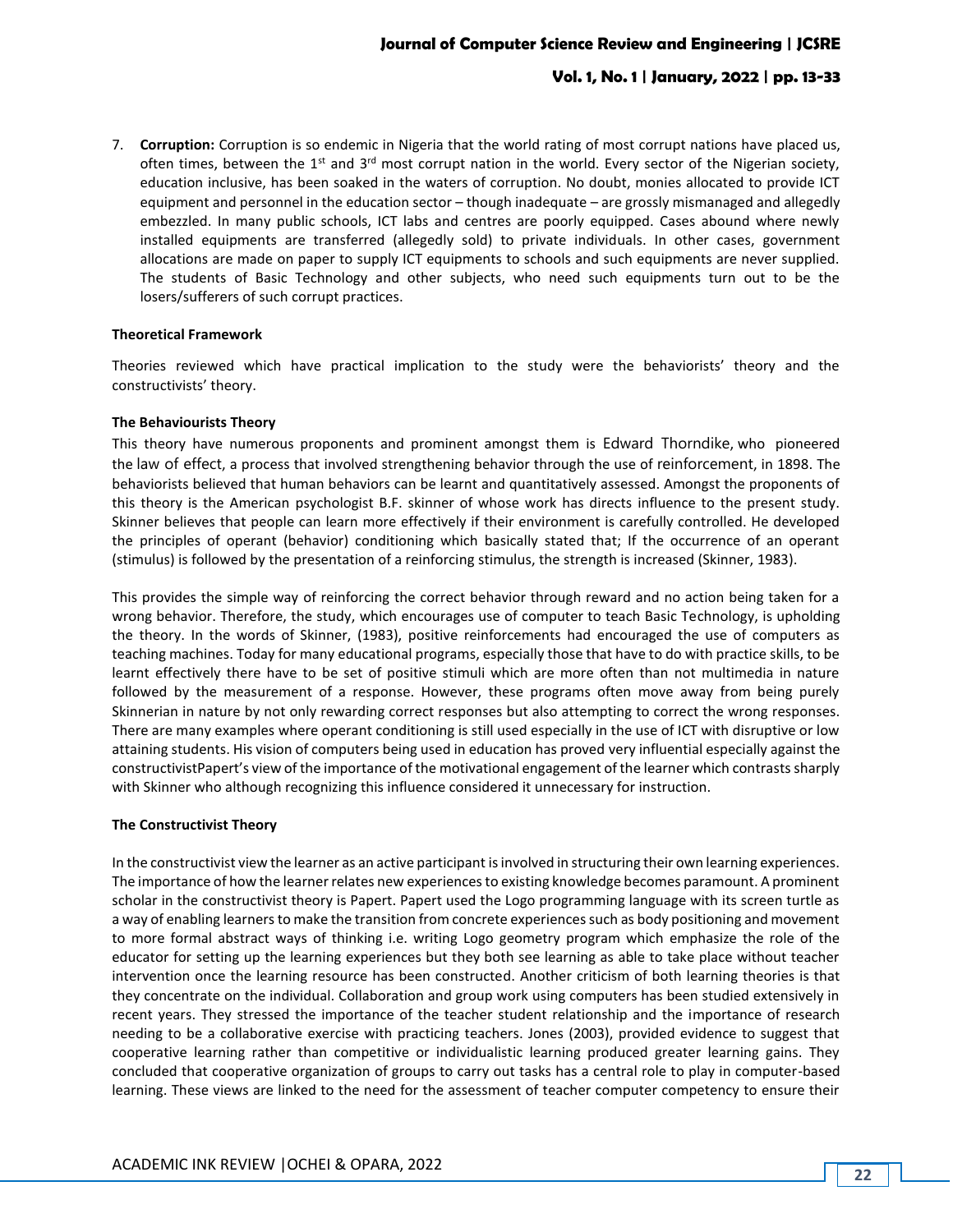effectiveness in the use of computer for teaching. The findings of this study will help to validate the views of these theorists or otherwise question them.

#### **Empirical Review**

Ochuko, Amakaino and Chamberlain (2013) carried out a study to find out the extent of utilization of elearning technologies for instructional delivery in Colleges in Delta State Nigeria. The study adopted a survey design and sampled a group of 98 teachers of computer science in Delta State. The authors found out that various e-learning technologies and applications are available for utilization in education for instructional delivery but were little utilized. They identified some constraints to effective utilization of ICT especially the elearning technologies to include poor perception and conservative attitude of lecturers on the use of e-learning technologies for instructional delivery, shortage of qualified staff with capacity in e-learning applications, lack of training and retraining of staff and students in e-learning technologies and applications and inadequate time allocated to e-learning instruction and applications among others. This study is related to the present study as it examined e-learning technologies, which are functions of Information and Communication Technology. However, it differs from the present study as it was carried out in Delta State whereas the present study is carried out in Enugu State. Moreso, the sampled subjects were teachers while the subjects of the present study are economics teachers and students.

Nwangwu, Obi and Ogwu (2014) conducted research on "Integration of Information Communication Technology (ICT) in the Curriculum of Federal Unity Schools (FUS) in Nigeria: Implications for Learning". The research focused on Junior Secondary School students from four Federal Unity Schools (FUS) in South Eastern Nigeria. Their findings indicate that except for computer studies, ICT was not integrated into other school subjects in the curriculum and that although ICT is seldom used, the level of ICT integration into the curriculum has no significant influence on the level of ICT utilization. Alternatively, students' access to ICT package has a significant influence on ICT utilization; majority (66%) never had access to ICT usage.

Nwana (2012) carried out a study on "challenges in the application of e-learning by secondary school teachers in Anambra state, Nigeria. It is an empirical investigation done in secondary schools in Onitsha North LGA, Anambra State, Nigeria. It used a self-developed instrument (TIUELM) on the availability and use of e-learning materials. The findings revealed: acute shortage of e-learning materials such as on-line/internet-connected computers, e-mail facilities, multimedia television, multimedia computer and digital library. It was also revealed that the few available ones such as off-line/ordinary computers, scanner, printer and ready-made courseware are not utilized because the teachers lack the knowledge and skills of computer application. The only material identified as available and in use is the telephone.

Chukwuma (2016) in his work "the effect of computer in teaching and learning of Integrated Science" identified the causes of low rate of ICT adoption and application in Nigerian secondary schools to include: Limited/poor information infrastructure, lack of/inadequate inadequate ICT facilities in schools, frequent electricity interruption, inadequate ICT manpower in the schools, high cost of ICT facilities/components, limited school budget, lack of/limited ICT skills among teachers, inadequate educational software, poor management on the parts of school administrators and government, lack of maintenance culture, lack of interest in ICT application/use on the part of students, lack of/poor perception of ICTs among teachers and administrators, among others. On the strategies to be adopted for intensified integration of ICT into school, Dike (2014) in his work "assessment of economics teachers' perception of their information and communication technology competencies using UNESCO ICT competency framework for teachers" advocated that teachers seminars on use of ICT facilities in teaching and learning should be intensified by both state governments and private individuals; teachers can be given in-service training on how to use ICT facilities in teaching and learning; younger teachers should be employed by the state government as they are more comfortable and conversant with the computer age; provision of ICT facilities in various secondary schools should be seriously considered and undertaken by both the state government and private stakeholders; teachers should make conceited effort in improving their skills on use of ICT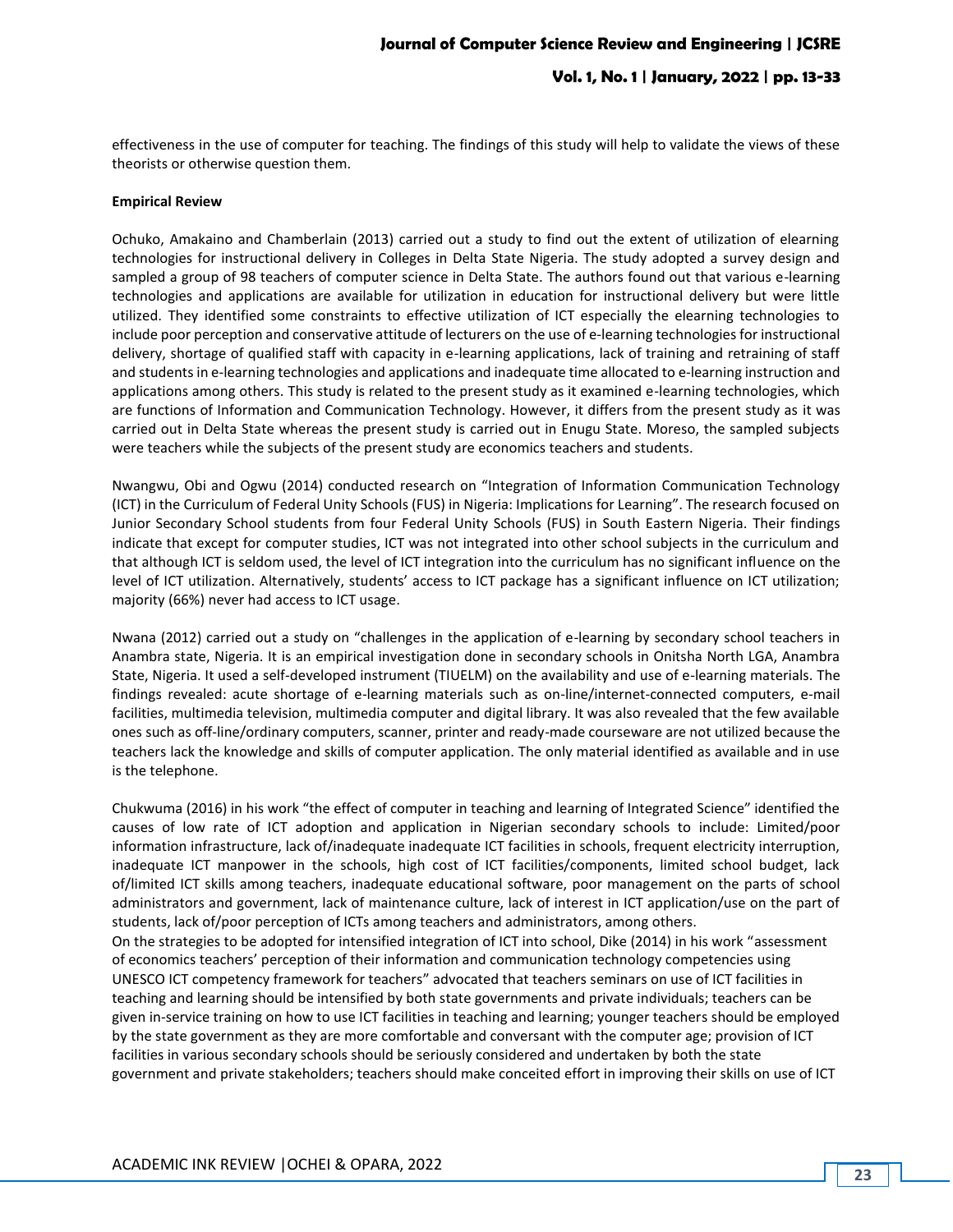facilities by either enrolling in private lessons or any other means which will help them raise their ICT compete level.

### **3. Research Methodology**

This chapter discusses the design of the study, sample and sampling techniques, instruments for data collection, reliability of the instrument and method of the data analysis.

#### **Research Design**

The researcher adopted a survey research design for this study. Nworgu (2006) stated that the design of a study can be classified as a survey if it involves the study of samples drawn from chosen population which is considered to be representative of the entire population. The survey research design is suitable for this study as a group of teachers and students were selected for the survey in order to evaluate the use of computers in teaching and learning of basic technology in junior secondary schools in Enugu East Local Government Area

#### **Sample and Sampling Techniques**

For effective sampling, the researcher used 5 secondary schools out of the nine of them. The schools are as follow:

| S/N | Name Of School in Enugu North LGA         | No. Of Teachers | No. Of Students |
|-----|-------------------------------------------|-----------------|-----------------|
| 1.  | <b>Annunciation Secondary School Nike</b> |                 | 20              |
| 2.  | <b>Community High School Emene</b>        |                 | 20              |
| 3.  | Community Secondary School Ugwuogo Nike   |                 | 20              |
| 4.  | Girls' Secondary School, Abakpa Nike      |                 | 20              |
| 5.  | Girls' Secondary School, Emene            |                 | 20              |
|     | <b>Total</b>                              |                 | 100             |
|     | <b>Grand total</b>                        | 105             |                 |

Therefore, the sample size for this study is 105. Simple random sampling technique was used

### **Method of Data Analysis**

Data collected was analyzed using mean. A Likert four point scale was used and values attached. Hence

| Very Great Extent (VGE)  |  |  |
|--------------------------|--|--|
| Great Extent (GE)        |  |  |
| Little Extent (LE)       |  |  |
| Very Little Extent (VLE) |  |  |

To reach decision the mean of the response categories was calculated thus:

$$
\frac{4+3+2+1}{4} = 2.50
$$

$$
4
$$
 The formula used is

$$
\overline{x} = \frac{\sum fx}{N}
$$

Where  $\overline{x}$  = Mean

**Decision Rule:** To determine the mean score of agreeing and disagreeing on an item, mean score of 2.50 and above was regarded as great extent while score below 2.50 was indicated as little extent.

### **4. Data Presentation and Analysis**

The data collected for this study were organised and analysed in this according to the research questions. The data are presented in tables.

### **Research Question 1**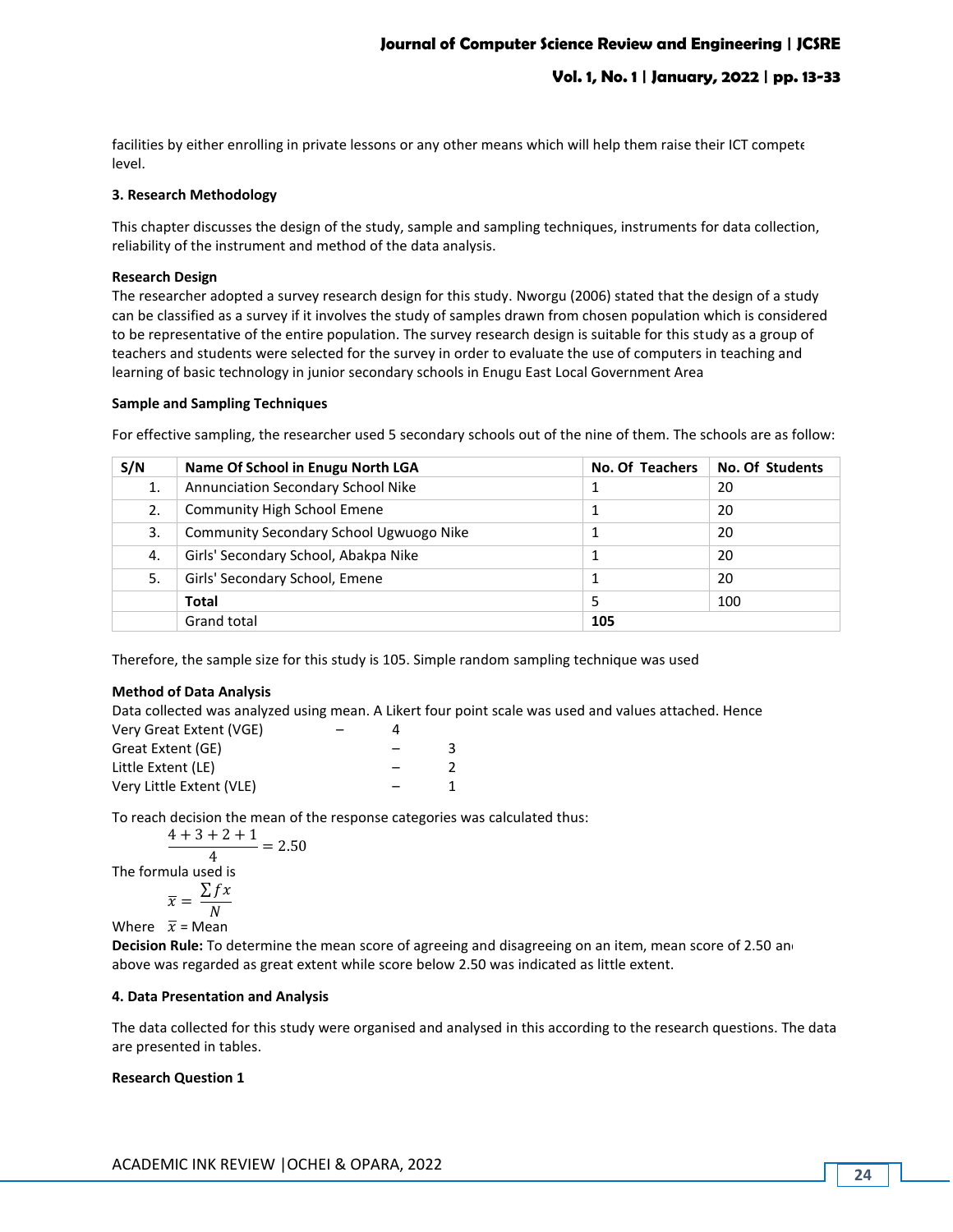What are the available computers/ICT devices for teaching and learning Basic Technology in Junior Secondary Schools in Enugu East Local Government Area?

| S/N          | <b>Questionnaire Items</b> | <b>VGE</b> | GE | LE | <b>VLE</b> | N   | $\Sigma$ fx | $\mathbf x$ | <b>Decision</b>     |
|--------------|----------------------------|------------|----|----|------------|-----|-------------|-------------|---------------------|
|              |                            | 4          | 3  | 2  | 1          |     |             |             |                     |
| $\mathbf{1}$ | Computers                  | 31         | 36 | 18 | 20         | 105 | 282         | 2.68        | Great extent        |
| 2            | Radio/video/television     | 33         | 38 | 17 | 17         | 105 | 297         | 2.83        | Great extent        |
| 3            | Internet connected laptops | 29         | 36 | 15 | 25         | 105 | 279         | 2.66        | Great extent        |
| 4            | <b>Telephones</b>          | 28         | 32 | 19 | 26         | 105 | 272         | 2.59        | Great extent        |
| 5            | World wide web             | 39         | 29 | 18 | 19         | 105 | 298         | 2.84        | <b>Great Extent</b> |
| 6            | CD-ROM Data base           | 21         | 39 | 18 | 27         | 105 | 264         | 2.51        | <b>Great Extent</b> |
| 7            | Smart board                | 22         | 23 | 25 | 35         | 105 | 242         | 2.30        | Little Extent       |
| 8            | Teleconferencing           | 20         | 25 | 22 | 37         | 105 | 236         | 2.25        | Little Extent       |
| 9            | Video conferencing         | 21         | 19 | 29 | 36         | 105 | 225         | 2.14        | Little Extent       |
|              | <b>Grand Mean</b>          |            |    |    |            |     |             | 2.53        | <b>Great Extent</b> |

## **Table 4.1: Mean Responses to Research Question Two**

From table 4.1, items 1, 2, 3, 4 and 6 have mean scores above 2.50 indicating that respondents agree that, to a great extent, these items are available computer/ICT materials in their schools in Enugu East Local Government Area of Enugu State. On the other hand, items 5, 7, 8 and 9 have mean scores below the 2.50 cut off point indicating that they are available only to a little extent. Going by simple majority, this implies that item 1 (computers), item 2 (radio/video/television), item 3 (electronics mail), item 4 telephones and item 6 (CD-ROM Data base) are the ICT materials that are available in schools in Enugu East Local Government Area.

### **Research Question 2**

To what extent are trained/qualified personnel integrated into the teaching and learning of Basic Technology in Junior Secondary Schools in Enugu-East Local Government Area?

| S/N            | <b>Questionnaire Items</b>                                                                          | <b>VGE</b><br>4 | <b>GE</b><br>3 | LE<br>$\mathbf{2}$ | <b>VLE</b><br>1 | N   | $\Sigma$ fx | $\overline{\mathbf{x}}$ | <b>Decision</b> |
|----------------|-----------------------------------------------------------------------------------------------------|-----------------|----------------|--------------------|-----------------|-----|-------------|-------------------------|-----------------|
| $\mathbf 1$    | Teachers with basic<br>teaching qualification in<br>technology are engaged                          | 29              | 36             | 15                 | 25              | 105 | 279         | 2.66                    | Agree           |
| $\overline{2}$ | Technology teachers must<br>have practical skills in<br>computer usage before<br>they are employed  | 19              | 23             | 35                 | 28              | 105 | 243         | 2.31                    | Disagree        |
| 3              | Technology teachers are<br>sometimes subjected to<br>refresher courses on<br>information technology | 37              | 46             | 12                 | 10              | 105 | 320         | 3.05                    | Agree           |
| 4              | <b>ICT</b> seminars and<br>workshops are conducted<br>for technology teachers                       | 32              | 38             | 14                 | 21              | 105 | 291         | 2.77                    | Agree           |
| 5              | Technology teachers are<br>made to attend national<br>and internal conferences<br>on ICT            | 28              | 34             | 19                 | 24              | 105 | 276         | 2.63                    | Agree           |
|                | <b>Grand Mean</b>                                                                                   |                 |                |                    |                 |     |             | 2.68                    | Agree           |

#### **Table 4.2: Mean Responses to Research Question Two**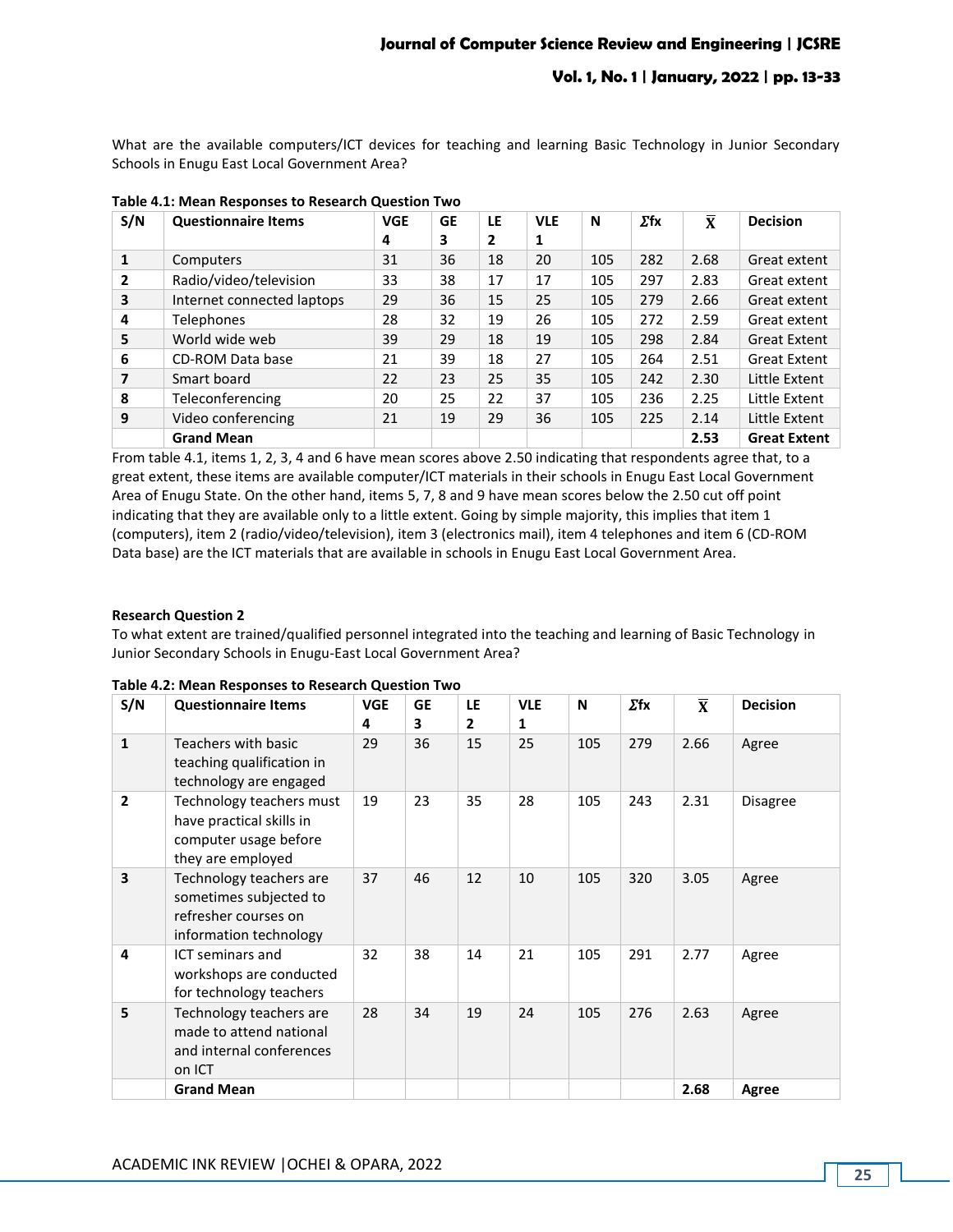Table 4.2 shows that, except item 2, all items have mean scores above the cut off 2.50 margin. This implies that trained and qualified personnel are integrated into the teaching and learning process of Basic Technology in secondary schools in Enugu East Local Government. However, item 2 indicated that technology teachers must not have practical skills in computer usage before they are employed.

#### **Research Question 3**

To what extent are the available computers and computer related facilities applied in teaching and learning Basic Technology in Junior Secondary Schools in Enugu East LGA?

| S/N            | <b>Questionnaire Items</b>                                                                                       | <b>VGE</b><br>4 | <b>GE</b><br>3 | LE<br>$\overline{2}$ | <b>VLE</b><br>1 | N   | $\Sigma$ fx | $\overline{\mathbf{X}}$ | <b>Decision</b> |
|----------------|------------------------------------------------------------------------------------------------------------------|-----------------|----------------|----------------------|-----------------|-----|-------------|-------------------------|-----------------|
| $\mathbf{1}$   | Computers are used<br>stimulate students interest<br>on some aspect of Basic<br>Technology                       | 46              | 37             | 11                   | 11              | 105 | 328         | 3.12                    | Agree           |
| $\overline{2}$ | Radio and televisions<br>provides information on<br>current issues in the<br>technological world                 | 28              | 39             | 22                   | 16              | 105 | 289         | 2.75                    | Agree           |
| 3              | Telephones especially smart<br>mobile phones are modern<br>equipments that inspire<br>young students to learning | 33              | 31             | 19                   | 22              | 105 | 285         | 2.71                    | Agree           |
| 4              | The internet (world wide<br>web) provides a large<br>platform for data gathering<br>in basic technology class    | 39              | 29             | 18                   | 19              | 105 | 298         | 2.84                    | Agree           |
| 5              | The internet encourage<br>group learning among<br>technology students after<br>class                             | 26              | 31             | 20                   | 28              | 105 | 265         | 2.52                    | Agree           |
| 6              | technology teachers use<br>computer and internet<br>service to guide students<br>after class, if need be         | 21              | 39             | 18                   | 27              | 105 | 264         | 2.51                    | Agree           |
|                | <b>Grand Mean</b>                                                                                                |                 |                |                      |                 |     |             | 2.74                    | <b>Agree</b>    |

**Table 4.3: Mean Responses to Research Question Three**

The responses of respondents to the research question, as shown in table 3 all listed items have mean scores above the cut off point of 2.50. This implies that the available computer-related facilities are applied for the teaching and learning of Basic Technology to a great extent in Junior Secondary Schools, in Enugu East Local Government Area.

### **Research Question 4**

What are the strategies for improving computer application in the teaching and learning of Basic Technology in Junior Secondary Schools in Enugu East LGA?

### **Table 4.4: Mean Responses to Research Question 4**

| S/N | <b>Questionnaire Items</b> | <b>VGE</b> | GE | LE | <b>VLE</b> | N   | $\Sigma$ fx | ==   | <b>Decision</b>     |
|-----|----------------------------|------------|----|----|------------|-----|-------------|------|---------------------|
|     | Increase in budgetary      | 33         | 38 | ᅭ  | л.,        | 105 | 297         | 2.83 | <b>Great Extent</b> |
|     | allocation for education   |            |    |    |            |     |             |      |                     |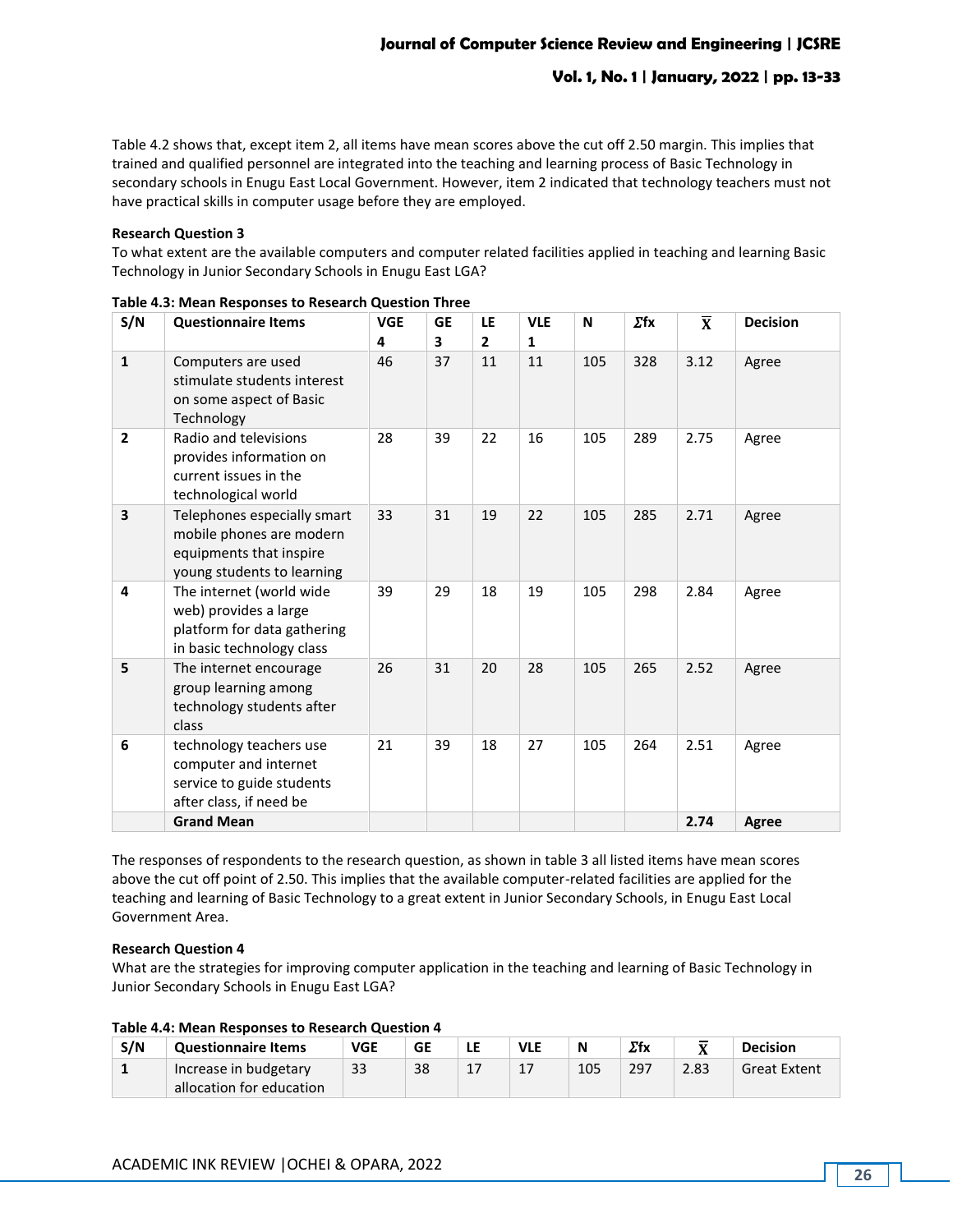| $\overline{2}$          | Mobilization of funds<br>from alumni associations                                                 | 29 | 36 | 15 | 25 | 105 | 279 | 2.66 | <b>Great Extent</b> |
|-------------------------|---------------------------------------------------------------------------------------------------|----|----|----|----|-----|-----|------|---------------------|
| $\overline{\mathbf{3}}$ | Parents provision of<br>computer sets and<br>peripherals for their<br>wards                       | 28 | 32 | 19 | 26 | 105 | 272 | 2.59 | <b>Great Extent</b> |
| 4                       | Engaging teachers that<br>are practically inclined<br>with computer usage                         | 39 | 29 | 18 | 19 | 105 | 298 | 2.84 | <b>Great Extent</b> |
| 5                       | <b>Making computer</b><br>studies compulsory for<br>all students                                  | 22 | 23 | 25 | 35 | 105 | 242 | 2.30 | Little Extent       |
| 6                       | Installing user-friendly<br>applications to heighten<br>students interests in<br>computer studies | 21 | 39 | 18 | 27 | 105 | 264 | 2.51 | <b>Great Extent</b> |
|                         | <b>Grand Mean</b>                                                                                 |    |    |    |    |     |     | 2.61 | <b>Great Extent</b> |

Table 4.4 revealed that items 1,2,3,4 and 6 have mean scores of 2.86, 2.66, 2.59 2.84 and 2.51 respectively. These mean scores are above the cut off point of 2.50, which implies that the respondents agree that these items are strategies for providing computers and increasing students access to computers in basic technology classes in secondary schools in Enugu East Local Government Area. However, item 5 has mean score of 2.30, which is below the mean cut off point and implies that it is not a strategy for providing computers and increasing students access to computers in the study area.

### **Summary of Findings:**

From the above data presented and analysed, the following findings were made:

- (1) That in Junior Secondary Schools in Enugu East Local Government Area, the computer/ICT devices available for teaching Basic Technology include: computers, radio/video/television, internet connected laptops, telephones, and the world wide web. Other computer-related devices/services such Smart board, Teleconferencing and video conferencing are available but less rapidly
- (2) That for the teaching and learning of Basic Technology in Junior Secondary Schools: teachers with basic teaching qualification in technology are engaged, technology teachers must have practical skills in computer usage before they are employed, technology teachers are sometimes subjected to refresher courses on information technology, ICT seminars and workshops are conducted for technology teachers; and that technology teachers are made to attend national and internal conferences on ICT
- (3) That the available computer devices available are used for the teaching of Basic Technology to a great extent. Precisely, available computers are used stimulate students interest on some aspect of Basic Technology; radio and televisions provides information on current issues in the technological world; telephones especially smart mobile phones are modern equipments that inspire young students to learning; the internet (world wide web) provides a large platform for data gathering in basic technology class; the internet encourage group learning among technology students after class; and technology teachers use computer and internet service to guide students after class, if need be.
- (4) That increase in budgetary allocation for education, mobilization of funds from alumni associations, parents provision of computer sets and peripherals for their wards, engaging teachers that are practically inclined with computer usage, **i**nstalling user-friendly applications to heighten students interests in basic technology are some of the strategies for providing computers and increasing students access to computers in junior secondary schools in Enugu East Local Government Area of Enugu State.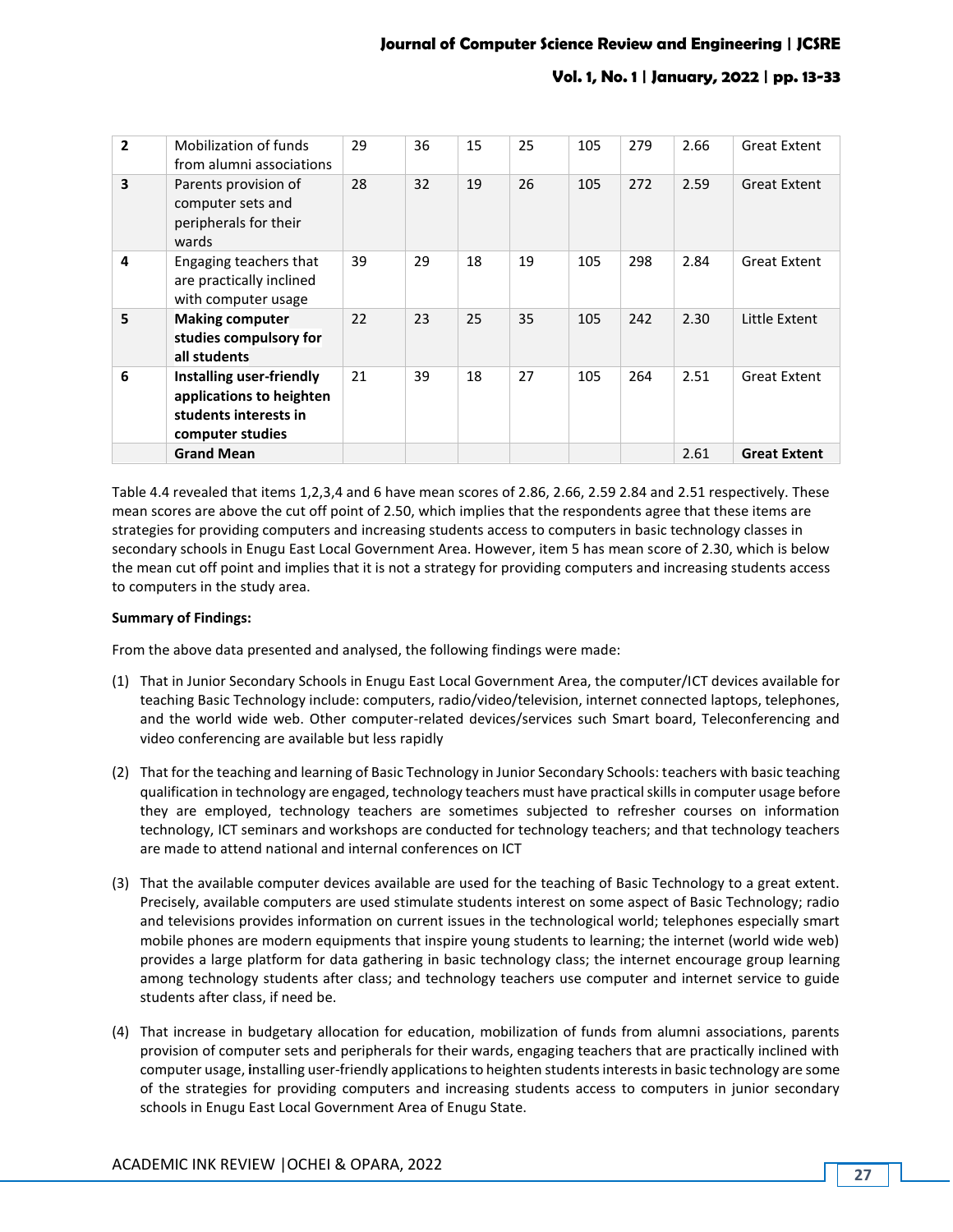### **Vol. 1, No. 1 | January, 2022 | pp. 13-33**

#### **Discussion of Findings**

Research question one inquired into the available computers/ICT devices for teaching and learning Basic Technology in Junior Secondary Schools in Enugu East Local Government Area. It was found that in Junior Secondary Schools in Enugu East Local Government Area, the computer/ICT devices available for teaching Basic Technology include: computers, radio/video/television, internet connected laptops, telephones, and the world wide web. Other computer-related devices/services such Smart board, Teleconferencing and video conferencing are available but less rapidly. This finding is in line with those of several other researches like Omebe (2012) and Ojie (2002). In fact, Omebe (2012), even suggested other ICT materials, which are very important to teaching and learning process to include: smartboard, teleconferencing and video conferencing apparatus.

Research question sought to know the extent to which trained/qualified personnel integrated into the teaching and learning of Basic Technology in Junior Secondary Schools in Enugu East Local Government Area. It was revealed that teachers with basic teaching qualification in technology are engaged, technology teachers must have practical skills in computer usage before they are employed, technology teachers are sometimes subjected to refresher courses on information technology, ICT seminars and workshops are conducted for technology teachers; and that technology teachers are made to attend national and internal conferences on ICT. These findings are similar to those of Waziri (2006); Ogwu and Ogwu (2010) and Nwangwu, Obi, and Ogwu (2014).

Research question three sought the extent are the available computers and computer related facilities applied in teaching and learning Basic Technology in Junior Secondary Schools in Enugu East LGA. The study revealed that the available computer devices available are used for the teaching of Basic Technology to a great extent. Precisely, available computers are used stimulate students interest on some aspect of Basic Technology; radio and televisions provides information on current issues in the technological world; telephones especially smart mobile phones are modern equipments that inspire young students to learning; the internet (world wide web) provides a large platform for data gathering in basic technology class; the internet encourage group learning among technology students after class; and technology teachers use computer and internet service to guide students after class, if need be. Similarly, Ndoku (2013) noted that smartphones and other information and communications technology devices inspires learning interest among students and drags to school or classes where those facilities are provided.

Research question 4 inquired into the strategies for improving computer application in the teaching and learning of Basic Technology in Junior Secondary Schools in Enugu East LGA. It was found that increase in budgetary allocation for education, mobilization of funds from alumni associations, parents provision of computer sets and peripherals for their wards, engaging teachers that are practically inclined with computer usage**, i**nstalling user-friendly applications to heighten students interests in basic technology are some of the strategies for improving computer application in the teaching and learning of Basic Technology in junior secondary schools in Enugu East Local Government Area of Enugu State. Other authors like Oduroye (2009), Ochuku, Amakaino and Chamberlain (2013) made similar recommendations in their study.

#### **5. Conclusion**

Based on the following research findings, the researcher arrived at the following conclusions: that enough computer devices are not available for basic technology teachers in Enugu state form teaching pedagogy, hwoever, the few available ones are utilized to maximally when teachers and students have access to them. Ultimately, a lot needs to be done to integrate the use of computer into the teaching and learning of basic technology in secondary schools in Enugu East Local Government Area

#### **Recommendations**

Sequel to the findings, the following recommendations are hereby made:

(1) The Enugu State Government should integrate ICT in teacher preparation curriculum.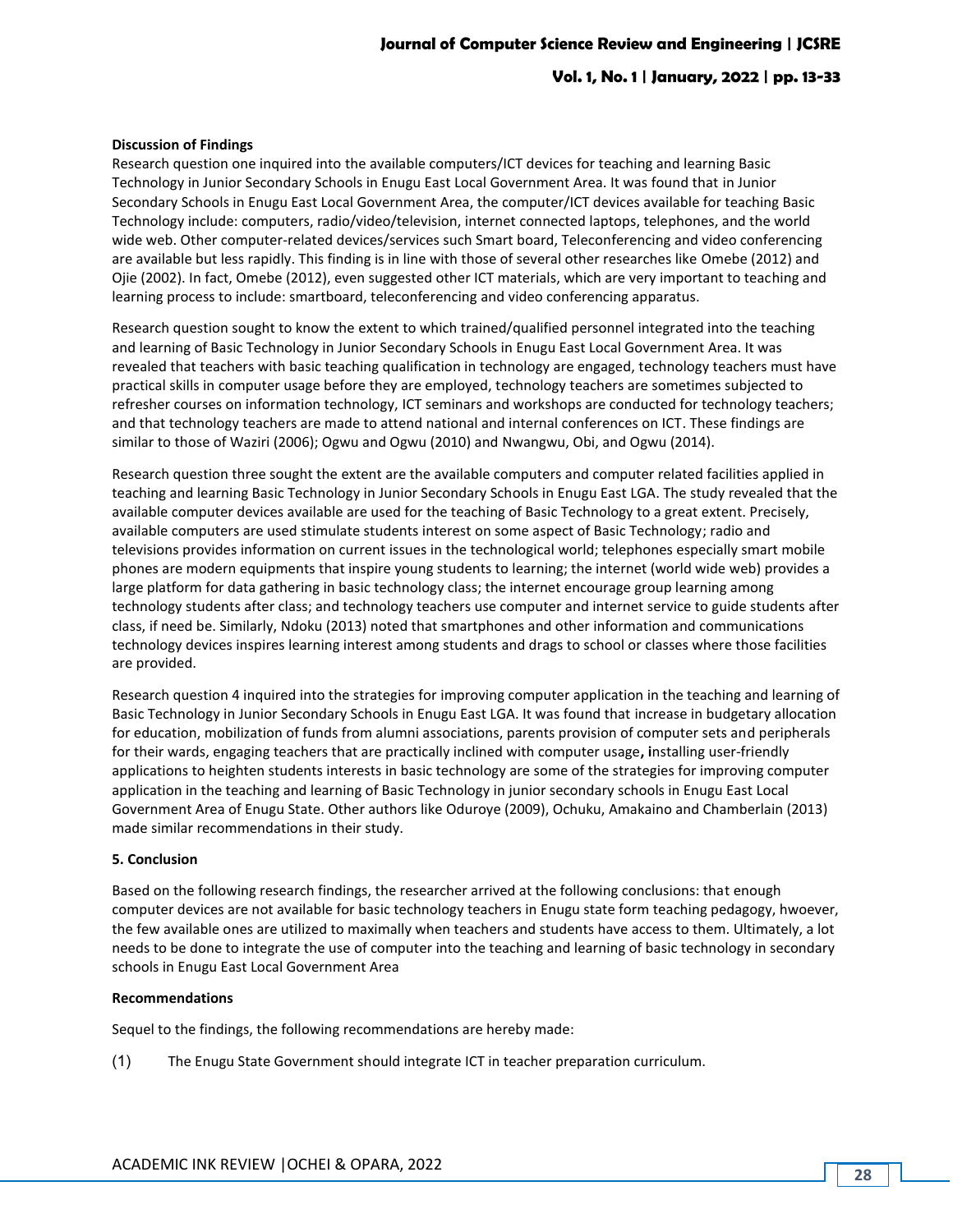# **Vol. 1, No. 1 | January, 2022 | pp. 13-33**

- (2) Improve students' access to ICT by providing adequate state-of-the-art ICT facilities such as: LCD monitors, multimedia projectors, interactive whiteboards, speakers, desktop and laptop computers, UPS systems, internet facilities, among others for usage.
- (3) Problems deterring ICT usage should be addressed such as poor electricity supply, to encourage the frequent use of ICT in the teaching and learning process.
- (4) Monitoring of the state of ICT facilities in secondary schools should be carried out to determine those facilities that need to be replaced or upgraded for effective instructional delivery.
- (5) Teachers seminars on use of ICT facilities in teaching and learning should be intensified by both state governments and private individuals. Teachers can be given in-service training on how to use ICT facilities in teaching and learning. Younger teachers should be employed by the state government as they are more comfortable and conversant with the computer age.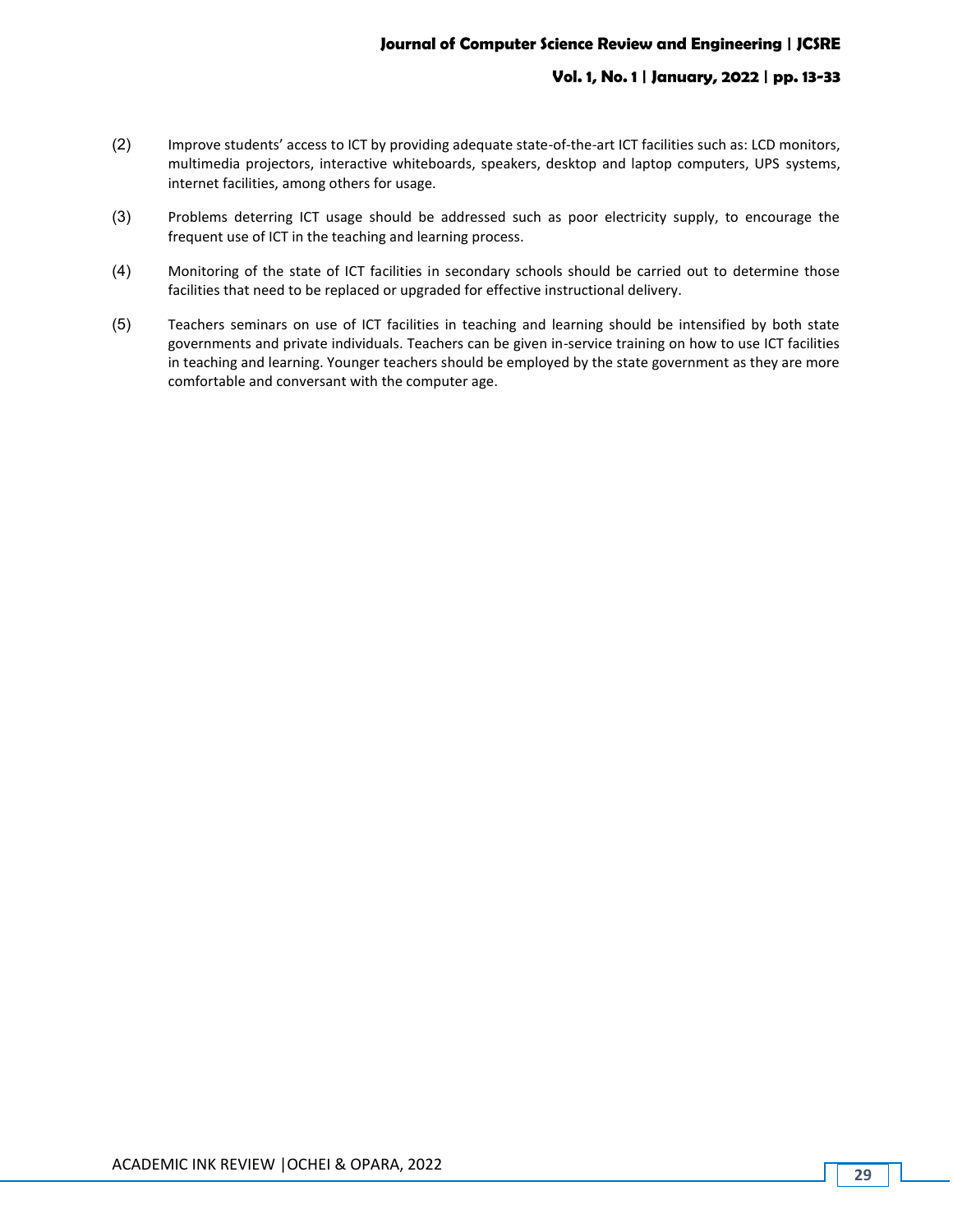#### **References**

Adomi, E.E. (2015). Internet development and connectivity in Nigeria. *Program* 39 (3): 257-68.

- Adomi, E.E. (2015). The effects of a price increase on cybercafé services in Abraka, Nigeria. *The Bottom Line: Managing Library Finances.* 18 (2): 78-86.
- Adomi, E.E. (2016). Mobile phone usage patterns of library and information science students at Delta State University, Abraka, Nigeria. *Electronic Journal of Academic and Special Librarianship* 7 (1).
- Adomi, E.E., & Anie, S.O. (2016). An assessment of computer literacy skills of professionals in Nigerian university libraries. *Library Hi Tech News* 23 (2): 10-14.
- Adomi, E.E., Okiy, R.B., & Ruteyan, J.O. (2013). A Survey of cybercafés in Delta State, Nigeria. *The Electronic Library.* 21 (5): 487-95.
- Adomi, E.E., Omodeko, F.S., & Otdo, P.U. (2014). The use of cybercafé at Delta State University, Abraka, Nigeria. *Library Hi Tech*. 22 (4), 383-88.
- Aduwa-Ogiegbean, S.E., & Iyamu, E.O.S. (2015). Using information and communication technology in secondary schools in Nigeria. *Educational Technology & Society.* 8 (1), 104-112.
- Aginam, E. (2016). NEPAD scores students' ICT education in Africa Low. Vanguard. Available: http://www. vanguardngr.com/articles/2002/features/technology/tec527092006.html
- Akinola, C.I. (2015). The Challenges of reform, information and communication technology in business education, curriculum and information technology. *Business Education Book of Readings*. 3(5), 120 – 125.
- Al-Ansari, H. (2016). Internet use by the faculty members of Kuwait University. *The Electronic Library.* 24 (6), 791- 803.
- Alayi, G.O. (2003). *NITDA and ICT in Nigeria*. Available at http://ejds.org/meeting/2003/ictp/papers/Ajayi.pdf
- Becker, H.J. (2010). Who's wired and who's not: Children's access to and use of computer technology. *Journal of Children and Computer Technology.* 10(2), 44-49.
- Brakel, P.A., & Chisenga, J. (2013). Impact of ICT based distance learning: The African story. *The Electronic Library*. 21(5), 476-486.
- Chukwuma, R (2016). The effects of ICT in teaching and learning of Integrated Science. *Electronic Journal of Academic and Special Librarianship* 7 (1).
- Davis, N.E., & Tearle, P. (Eds.). (2019). A core curriculum for telematics in teacher training. Available: <http://www.ex.ac.uk/telematics.T3/corecurr/tteach98.htm>
- Dutta, S. & Bilbao-Osorio, B., (Eds.). (2012). *The Global information technology report 2012: Living in a hyperconnected world*. Geneva: World Economic Forum and INSEAD.
- Effiong, J.E. (2015). Business education in the era of information and communication technology: Issues, problems and prospects. *Business Education Journal,* 5(1) 3-7.
- Enakrire, R. & Onyenenia, O.G. (2017). Factors affecting the development of information infrastructure in Africa. *Library High Tech News.* 24(2), 15-20.
- Enuku, U.A., & Enuku, O. (2010) Breaking down the walls: Computer application in correctional/prison education. *Benin Journal of Educational Studies.* 13(2), 64-71.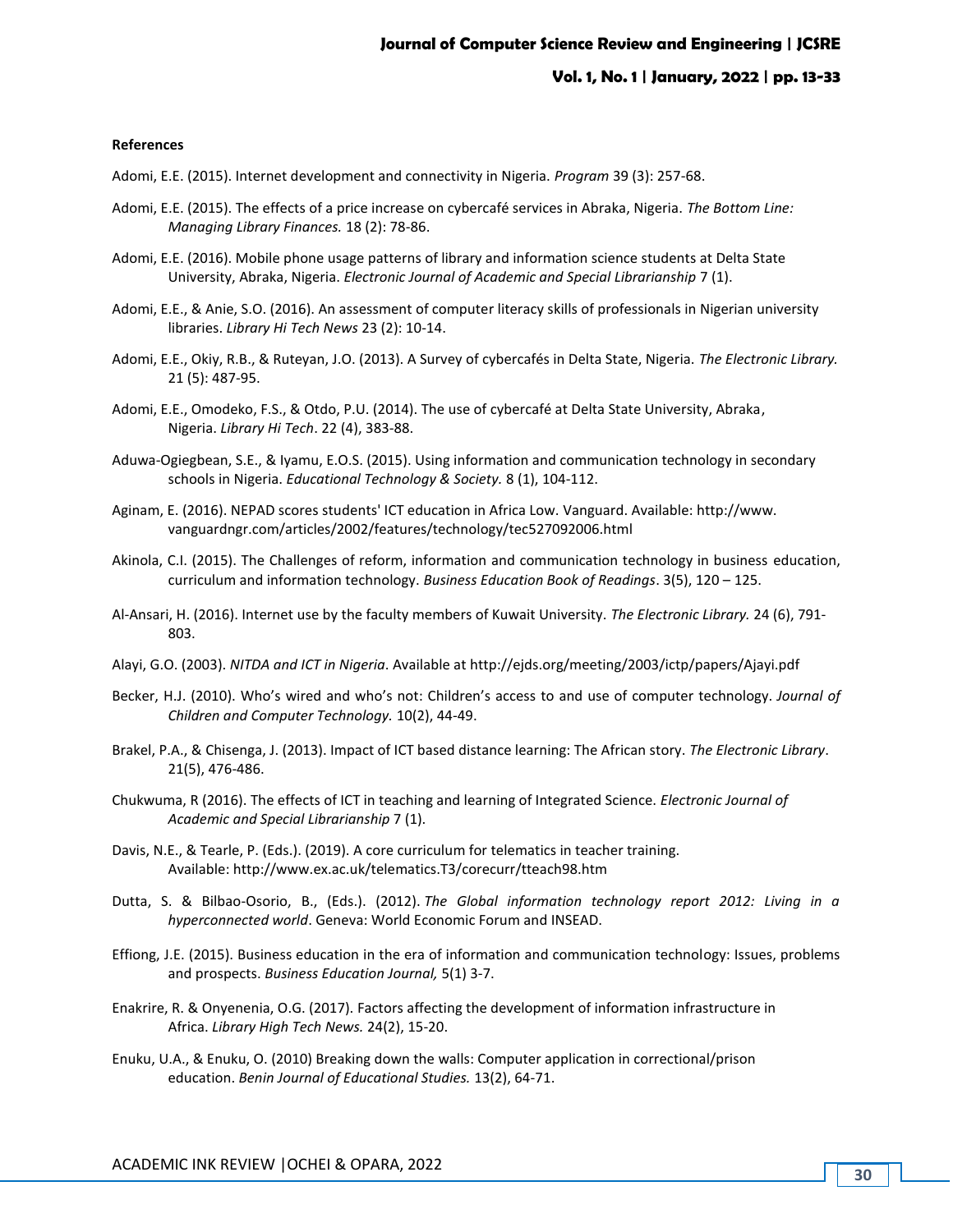### **Vol. 1, No. 1 | January, 2022 | pp. 13-33**

- Evoh, C.J. (2017) Policy networks and the transformation of secondary education Through ICTs in Africa: The prospects and challenges of the NEPAD E-schools Initiative. *International Journal of Education and Development Using Information and Communication Technology (IJEDICT)*. 3(1),64-84.
- Evoh, C.J. (2017). Policy networks and the transformation of secondary education through ICTs in Africa: The prospects and challenges of the NEPAD e-schools initiative. *International Journal of Education and Development*, 3(1) 24 – 30.
- Federal Republic of Nigeria (2014). *National policy on education.* 4th ed. Abuja: Nigerian Educational Research and Development Council.
- Federal Republic of Nigeria (2016). Government in action. Available at: http:// www.nigeriafirst.org/article 2090.html.
- Federal Republic of Nigerian (2014). *National policy on education.* Lagos: NERDC Press.
- Goshit, T. (2016). Nigeria's need for ICT: SP. 259 technology and policy in Africa. Availabl[e:http://ocw.mit.edu/NR/rdonlyres/Special-Programs/SP-259Spring-2006/891209EE-E63B-4617-](http://ocw.mit.edu/NR/rdonlyres/Special-Programs/SP-259Spring-2006/891209EE-E63B-4617-BA9D-7635A63C754B/0/goshit.pdf) [BA9D-7635A63C754B/0/goshit.pdf](http://ocw.mit.edu/NR/rdonlyres/Special-Programs/SP-259Spring-2006/891209EE-E63B-4617-BA9D-7635A63C754B/0/goshit.pdf)
- Ighoroje, A.D., & Ajayi, O.B. (n.d.). Female awareness level of information technology in Nigeria. Availabe: <http://archive.wigsat.org/gasat/papers1/6.txt>
- James, T. (Ed.) (2017). *An information policy handbook for Southern Africa: A knowledge base for decisionmakers*. Johannesburg: International Development Research Center's (IDRC) Regional Office for Southern Africa.
- Jegede, P.O. & Owolabi, A.J. (2013). Computer education in Nigerian secondary schools: Gaps between policy and practice. *Meridian: A Middle School Technology Journal*, 6(2) 1 – 11.
- Kaku, F.A. (2015). *The use of Internet by secondary school teachers in the rural areas of Delta State: The case of Udu Local Government Area*. Abraka: Delta State University. Unpublished B.Sc. (LIS) project.
- Lemke, C., & Coughlin, E.C. (2008). Technology in American schools. Available: http://www.mff.org/pnbs /ME158.pdf
- Mac-Ikemenjima, D. (2015, April). *E-Education in Nigeria: Challenges and prospects*. A Paper presented at the 8<sup>th</sup> UN ICT Task Force Meeting. Dublin, Ireland.
- Mkpa, M.A. (2017). *Curriculum development and implementation.* Owerri: Totan Publishers, Ltd.
- Ndiku, L. (2013). *The problem encountered by school personnel in the implementation of computer use in secondary schools in Uasin Gishu District*. Unpublishes thesis: Moi University, Eidoret.
- Nicholls, A & Nicholls, H. (2010). *Developing curriculum: A practical guide.* London: George Allen.
- NITDA (2013). Use IT: *National Information Technology Development Agency*, Abuja Nigeria. Available: [http://www.nitda.gov.ng/use\\_it.htm.](http://www.nitda.gov.ng/use_it.htm)
- Nwagwu, W.E. (2016). Integrating ICTs into the globalization of the poor developing countries. *Information Development.* 22 (3), 167-179.
- Nwana S.E. (2018a). Information and communication technology (ICT) in education: The place of teleconferencing. *Journal of Adult Education Studies (*(JAES), 3(1) 86-91.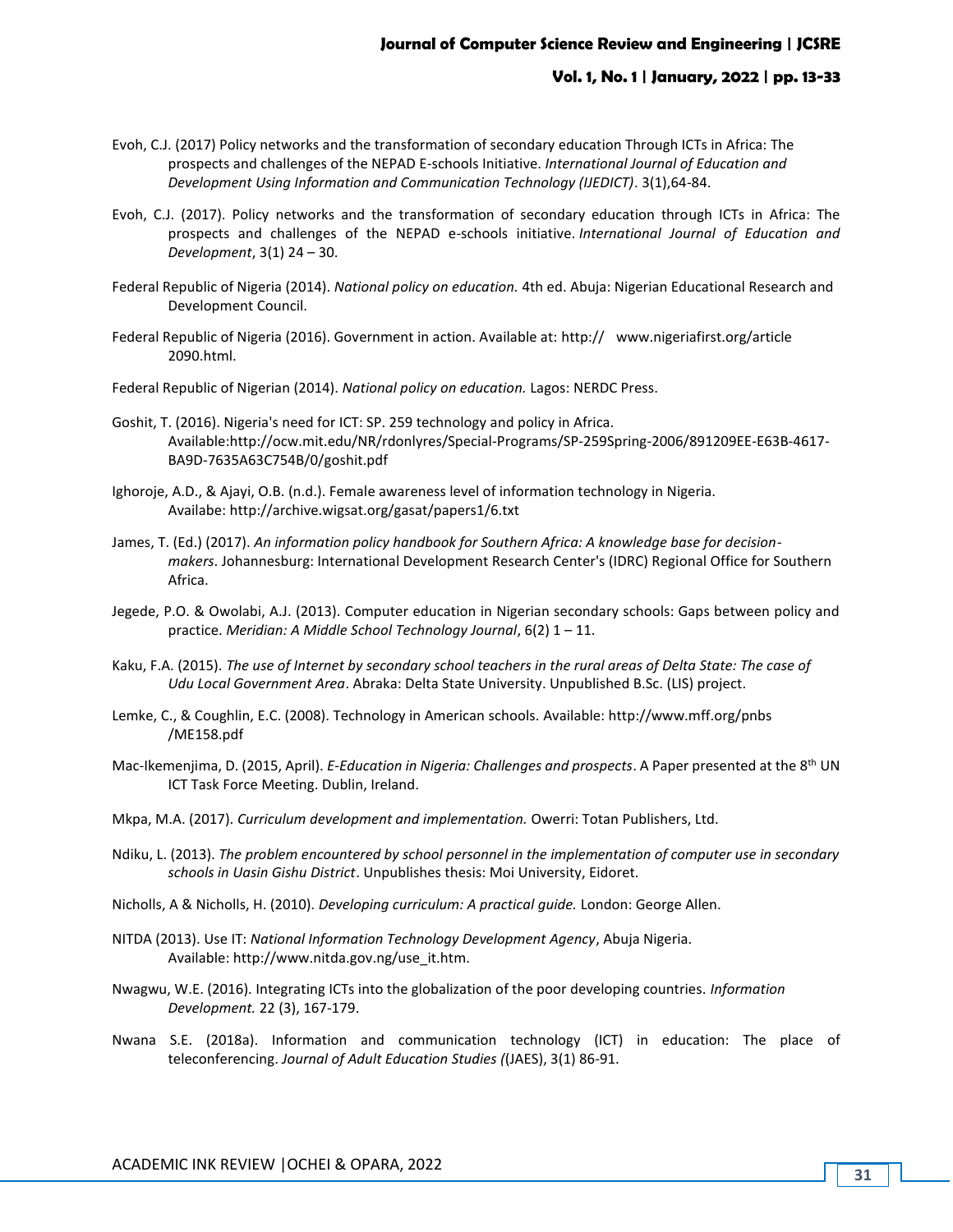- Nwana S.E. (2018b). Technological innovations in education: The multi-media projector paradigm. *Multidisciplinary Journal of Research Development*. 11(1), 67-72.
- Nwana, S. (2012). Challenges In The Application Of E-Learning By Secondary School Teachers In Anambra State, Nigeria. *African Journal of Teacher Education*. 2(1)
- Nwana, S.E. (2009). Computer education: A must for the development of the girl-child in Nigeria society. *Journal of Adult Education Studies*, 3(2) 38-44.
- Nwana, S.E. (2009). Impediments to effective implementation of the National Open University in an age of computer technology. *Journal of Research and Production*, 15(1) 180-188.
- Nwangwu, E. C., Obi, C. A. & Ogwu, E. N (2014). Integration of Information Communication Technology (ICT) in the Curriculum of Federal Unity Schools (FUS) in Nigeria: Implications for Learning. *Greener Journal of Educational Research*. 4 (4), 091-098,
- Ochuku,I.G., Amakaino, U.J.D., & Chamberlain, K.P. (2013). Utilization of E-Learning Technologies in Business Education Instructional Delivery in Colleges of Education in Delta State of Nigeria. *International Journal of Education and Research*, 1(10), 1-13.
- Oduroye, A.P. (2009). Challenges of learning and teaching with computers. Available: <http://www.itnetwork.org.uk/56.htm>
- Offorma G.C (2012). *Curriculum implementation and instruction*. Onitsha: Uni-World Educational Publishers.
- Ogwu, E. N., &Ogwu, F. J. (2010): Technologies and utilizations in schools: Implications to learning. *Journal of Technology Integration in the Classroom,* 2(1), 47-55.
- Okebukola, P. (2014). *E-learning in varsities, others underway, NUC boss lists strategies*. The Guardian (12 October): 35, 39.
- Okebukola, P. (2017). *Old, new, and current technology in education*. UNESCO Africa 14(15): 7-18.
- Okwudishu, C.H. (2015). *Awareness and use of information and communication technology (ICT) among village secondary school teachers in Aniocha South Local Government Area of Delta State*. Abraka: Delta State University. Unpublished B.Sc. (LIS) project.
- Olakulehin, F.K. (2017). Information and communications technologies in teachers training and professional development in Nigeria.*Turkish Journal of Distance Education (TODJE)*. 3(14), 39 – 54.
- Ololube, N.P., Ubogu, A.E., & Egbezor, D.E. (2017). ICT and distance education programmes in a Sub-Saharan African country: A theoretical perspective. *Journal of Information Technology Impact*, 7(3) 181-194.
- Osakwe, N.R. (2010). The influence of information and communication technology (ICT) on teacher education and professional development in Delta State, Nigeria.*Asian Journal of Information Technology*. 9(5), 280-285.
- Plante, J., & Beattie, D. (2014). Connectivity and ICT integration in Canadian elementary and secondary schools: First results from the Information and Communications Technologies in Schools Survey, 2003 – 2004. Availabl[e:http://www.stacan.ca/english/research/81-595-MIE200407.pdf](http://www.stacan.ca/english/research/81-595-MIE200407.pdf)
- Reffell, P., & Whitworth, A. (2012). Information fluency: Critically examining IT education. *New Library World.* 103 (83), 427-35.
- Richmond, R. (2017). Integration of technology in the classroom: An instructional perspective*. Saskatchewan School Trustees Association - SSTA Research Centre Report*, 97-02.